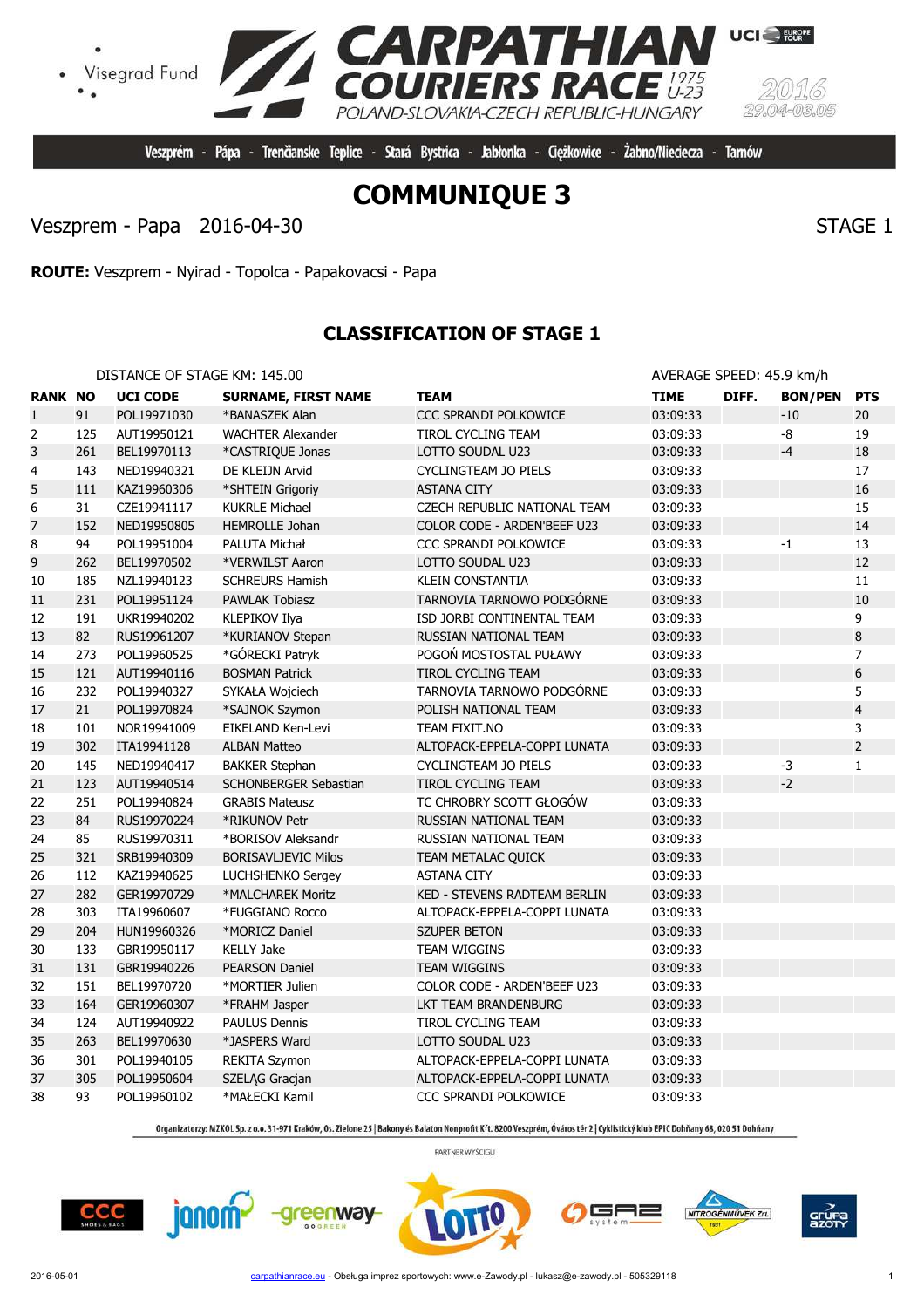Visegrad Fund





Organizatorzy: MZKOL Sp. z o.o. 31-971 Kraków, Os. Zielone 25 | Bakony és Balaton Nonprofit Kft. 8200 Veszprém, Óváros tér 2 | Cyklistický klub EPIC Dohňany 68, 020 51 Dohňany

PARTNER WYŚCIGU

![](_page_1_Picture_6.jpeg)

 144 NED19940507 BOS Maikel CYCLINGTEAM JO PIELS 03:09:33 23 POL19960127 \*WEWIÓR Dominik POLISH NATIONAL TEAM 03:09:33 44 LAT19970720 \*RIEKSTINS Matiss LATVIAN NATIONAL TEAM 03:09:33

![](_page_1_Picture_7.jpeg)

![](_page_1_Picture_8.jpeg)

![](_page_1_Picture_9.jpeg)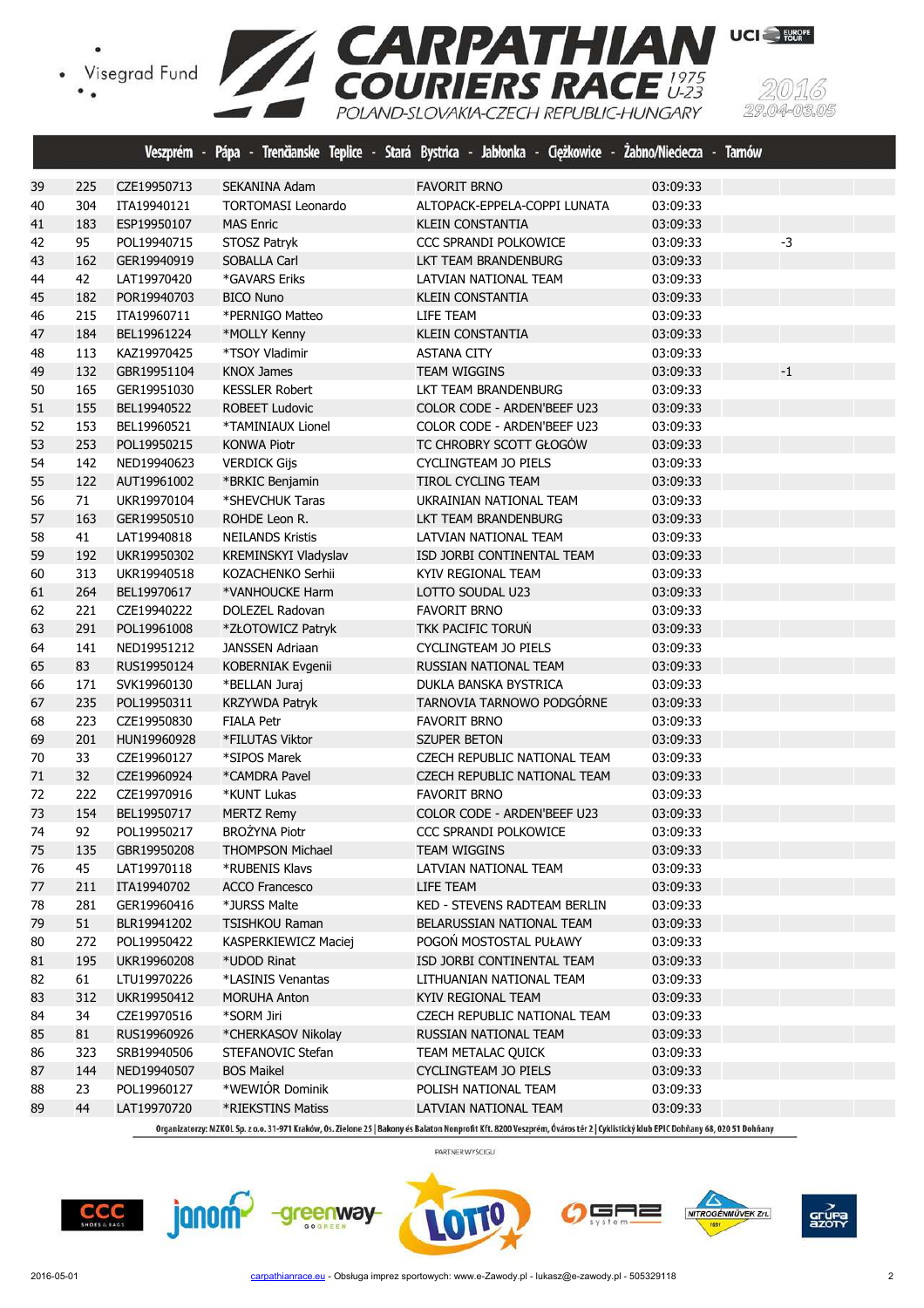![](_page_2_Picture_1.jpeg)

|     |     |             | Veszprém - Pápa - Trenčianske Teplice - | Stará Bystrica - Jabłonka - Ciężkowice - Żabno/Nieciecza - |          | <b>Tarnów</b> |
|-----|-----|-------------|-----------------------------------------|------------------------------------------------------------|----------|---------------|
| 90  | 65  | LTU19950504 | RACIUNAS Mykolas                        | LITHUANIAN NATIONAL TEAM                                   | 03:09:33 |               |
| 91  | 275 | POL19961012 | *ZAWISTOWSKI Kamil                      | POGOŃ MOSTOSTAL PUŁAWY                                     | 03:09:33 |               |
| 92  | 104 | NOR19960716 | *JACOBSEN Andreas                       | TEAM FIXIT.NO                                              | 03:09:33 |               |
| 93  | 233 | POL19960127 | *WIEWIÓR Patryk                         | TARNOVIA TARNOWO PODGÓRNE                                  | 03:09:33 |               |
| 94  | 172 | SVK19961022 | *STRMISKA Andrej                        | DUKLA BANSKA BYSTRICA                                      | 03:09:33 |               |
| 95  | 15  | SVK19940210 | <b>MALOVEC Lubos</b>                    | SLOVAKIAN NATIONAL TEAM                                    | 03:09:33 |               |
| 96  | 193 | UKR19960216 | *MALEEV Timur                           | ISD JORBI CONTINENTAL TEAM                                 | 03:09:33 |               |
| 97  | 103 | NOR19960606 | *MADSEN Kristoffer                      | TEAM FIXIT.NO                                              | 03:09:33 |               |
| 98  | 105 | NOR19950219 | <b>BREIVOLD Jon</b>                     | TEAM FIXIT.NO                                              | 03:09:33 |               |
| 99  | 194 | UKR19960906 | *SELIVERSOV Roman                       | ISD JORBI CONTINENTAL TEAM                                 | 03:09:33 |               |
| 100 | 22  | POL19970531 | *SLAWEK Damian                          | POLISH NATIONAL TEAM                                       | 03:09:33 |               |
| 101 | 102 | NOR19950819 | <b>OVERLAND Bjornar</b>                 | TEAM FIXIT.NO                                              | 03:09:33 |               |
| 102 | 53  | BLR19960609 | *KARALIOK Yauheni                       | BELARUSSIAN NATIONAL TEAM                                  | 03:09:33 |               |
| 103 | 35  | CZE19971201 | *STIBINGER Matej                        | CZECH REPUBLIC NATIONAL TEAM                               | 03:09:33 |               |
| 104 | 293 | POL19971014 | *SÓJKA Mikołaj                          | TKK PACIFIC TORUŃ                                          | 03:09:33 |               |
| 105 | 14  | SVK19941031 | VANCO Jakub                             | SLOVAKIAN NATIONAL TEAM                                    | 03:09:33 |               |
| 106 | 274 | POL19950110 | SOLIŃSKI Jakub                          | POGOŃ MOSTOSTAL PUŁAWY                                     | 03:09:33 |               |
| 107 | 322 | SRB19960227 | *DRAGAJEVIC Milan                       | TEAM METALAC QUICK                                         | 03:09:33 |               |
| 108 | 54  | BLR19950630 | AKHRAMENKA Yauheni                      | BELARUSSIAN NATIONAL TEAM                                  | 03:09:33 |               |
| 109 | 202 | HUN19951126 | <b>ROZSA Balazs</b>                     | <b>SZUPER BETON</b>                                        | 03:09:33 |               |
| 110 | 283 | GER19950513 | NIEDERLAG Luca                          | KED - STEVENS RADTEAM BERLIN                               | 03:09:33 |               |
| 111 | 24  | POL19950805 | <b>KARBOWY Marcin</b>                   | POLISH NATIONAL TEAM                                       | 03:09:33 |               |
| 112 | 255 | POL19960506 | *TUREK Kamil                            | TC CHROBRY SCOTT GŁOGÓW                                    | 03:09:33 |               |
| 113 | 284 | GER19970217 | *SCHMIEDEL Sebastian                    | KED - STEVENS RADTEAM BERLIN                               | 03:09:33 |               |
| 114 | 214 | ITA19960827 | *GARZI Lorenzo                          | LIFE TEAM                                                  | 03:09:33 |               |
| 115 | 11  | SVK19941227 | <b>KRAJICEK Matej</b>                   | SLOVAKIAN NATIONAL TEAM                                    | 03:09:33 |               |
| 116 | 271 | POL19960125 | *SOLIŃSKI Patryk                        | POGOŃ MOSTOSTAL PUŁAWY                                     | 03:09:33 |               |
| 117 | 64  | LTU19960325 | *SVETIKAS Gintaras                      | LITHUANIAN NATIONAL TEAM                                   | 03:09:33 |               |
| 118 | 52  | BLR19940721 | SHEMETAU Mikhail                        | BELARUSSIAN NATIONAL TEAM                                  | 03:09:33 |               |
| 119 | 63  | LTU19940612 | VIDEIKA Airidas                         | LITHUANIAN NATIONAL TEAM                                   | 03:09:33 |               |
| 120 | 114 | KAZ19961228 | *NATAROV Yuriy                          | <b>ASTANA CITY</b>                                         | 03:09:33 | $-2$          |
| 121 | 254 | POL19961129 | *NOWICKI Kacper                         | TC CHROBRY SCOTT GŁOGÓW                                    | 03:09:33 |               |
| 122 | 285 | GER19940616 | <b>CARSTENSEN Lucas</b>                 | <b>KED - STEVENS RADTEAM BERLIN</b>                        | 03:09:33 |               |
| 123 | 314 | UKR19960910 | *BONDARENKO Pavlo                       | KYIV REGIONAL TEAM                                         | 03:09:33 |               |
| 124 | 292 | POL19961029 | *GUTEK Mikołaj                          | TKK PACIFIC TORUN                                          | 03:09:33 |               |
| 125 | 74  | UKR19970906 | *PIDKIVKA Vitaliy                       | UKRAINIAN NATIONAL TEAM                                    | 03:09:33 |               |
| 126 | 134 | GBR19950326 | <b>HALL Luc</b>                         | <b>TEAM WIGGINS</b>                                        | 03:09:33 |               |
| 127 | 224 | CZE19951023 | <b>NEUMAN Dominik</b>                   | <b>FAVORIT BRNO</b>                                        | 03:10:05 | $+32$         |
| 128 | 295 | POL19960713 | *ZIELIŃSKI Marceli                      | TKK PACIFIC TORUN                                          | 03:10:07 | $+34-3$       |
| 129 | 55  | BLR19950816 | <b>TSISHCHANKA Hardzei</b>              | BELARUSSIAN NATIONAL TEAM                                  | 03:10:09 | $+36$         |
| 130 | 333 | HUN19950712 | RUTTKAY Zoltan                          | MUGENRACE TEAM PROLOG                                      | 03:10:27 | $+54$         |
| 131 | 311 | UKR19950926 | <b>SHUMILOV Yurii</b>                   | KYIV REGIONAL TEAM                                         | 03:10:27 | $+54$         |
| 132 | 315 | UKR19970923 | *SOLTASIUK Vladyslaw                    | KYIV REGIONAL TEAM                                         | 03:10:27 | $+54$         |
| 133 | 252 | POL19940822 | NAJS Jakub                              | TC CHROBRY SCOTT GŁOGÓW                                    | 03:11:03 | $+1:30$       |
| 134 | 73  | UKR19970929 | *CHERNYAVSKYI Andriy                    | UKRAINIAN NATIONAL TEAM                                    | 03:11:03 | $+1:30$       |
| 135 | 331 | HUN19970722 | *ZATHURECZKY Mark                       | MUGENRACE TEAM PROLOG                                      | 03:11:06 | $+1:33$       |
| 136 | 25  | POL19970129 | *SOWIŃSKI Artur                         | POLISH NATIONAL TEAM                                       | 03:11:20 | $+1:47$       |
| 137 | 181 | GER19960316 | *BOKELOH Jonas                          | KLEIN CONSTANTIA                                           | 03:09:33 | $^{\rm -1}$   |
| 138 | 213 | ITA19940321 | CARESIA Gianmarco                       | LIFE TEAM                                                  | 03:11:20 | $+1:47$       |
| 139 | 43  | LAT19950206 | <b>SARKANS Raivis</b>                   | LATVIAN NATIONAL TEAM                                      | 03:11:20 | $+1:47$       |
| 140 | 332 | SRB19970116 | *NIMCEVIC Dario                         | MUGENRACE TEAM PROLOG                                      | 03:11:20 | $+1:47$       |

Organizatorzy: MZKOL Sp. z o.o. 31-971 Kraków, Os. Zielone 25 | Bakony és Balaton Nonprofit Kft. 8200 Veszprém, Óváros tér 2 | Cyklistický klub EPIC Dohňany 68, 020 51 Dohňany

![](_page_2_Picture_6.jpeg)

![](_page_2_Picture_7.jpeg)

![](_page_2_Picture_8.jpeg)

![](_page_2_Picture_9.jpeg)

![](_page_2_Picture_10.jpeg)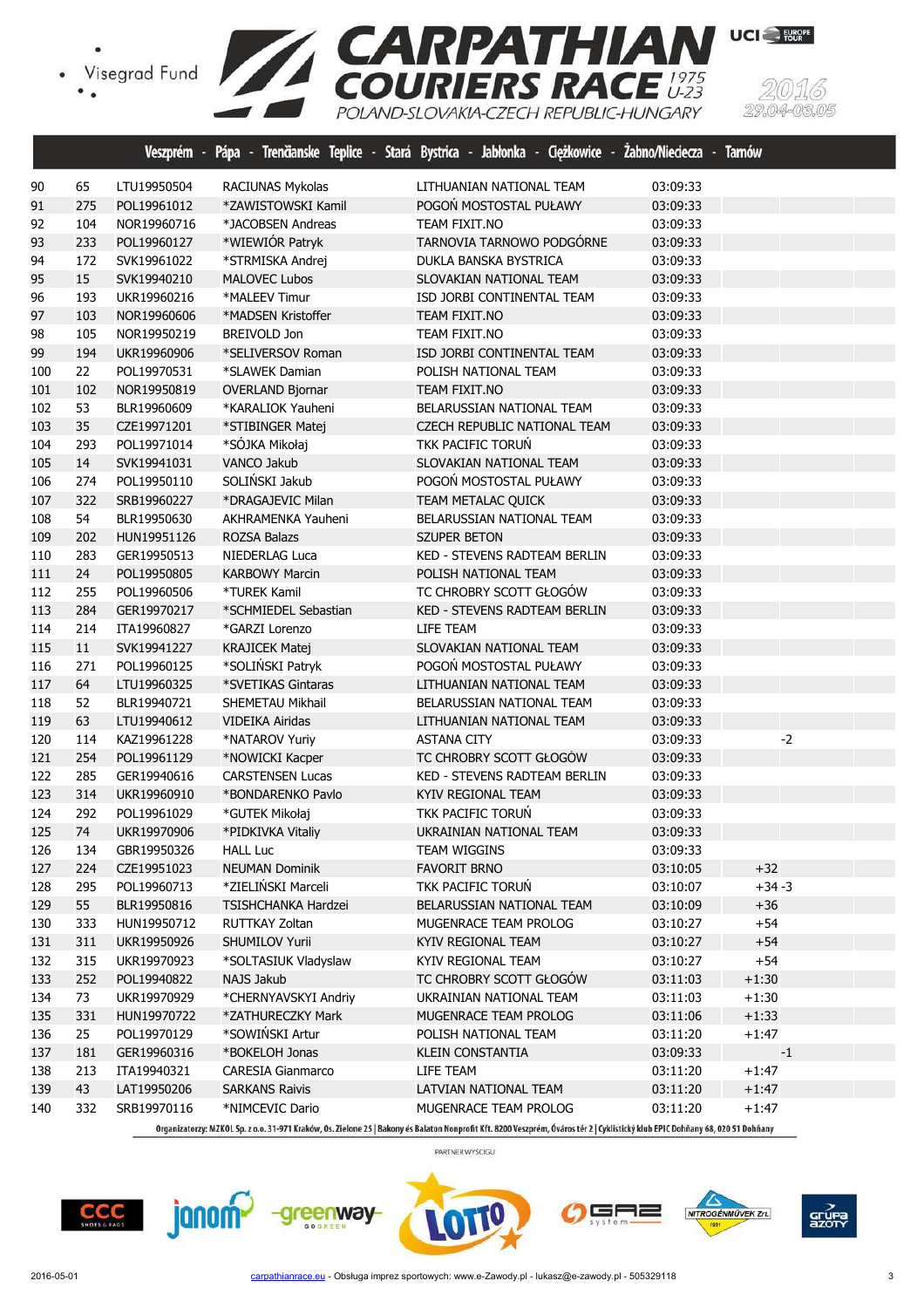![](_page_3_Picture_1.jpeg)

|     |     |             |                               | Veszprém - Pápa - Trenčianske Teplice - Stará Bystrica - Jabłonka - Ciężkowice - Żabno/Nieciecza - Tarnów |            |          |
|-----|-----|-------------|-------------------------------|-----------------------------------------------------------------------------------------------------------|------------|----------|
| 141 | 212 | ITA19950502 | <b>BORDACCHINI Andrea</b>     | LIFE TEAM                                                                                                 | 03:11:20   | $+1:47$  |
| 142 | 234 | POL19951216 | KORCZYŃSKI Borys              | TARNOVIA TARNOWO PODGÓRNE                                                                                 | 03:11:20   | $+1:47$  |
| 143 | 13  | SVK19960612 | *BASKA Denis                  | SLOVAKIAN NATIONAL TEAM                                                                                   | 03:11:30   | $+1:57$  |
| 144 | 325 | SRB19970804 | *BAZALAC Miloje               | TEAM METALAC QUICK                                                                                        | 03:11:30   | $+1:57$  |
| 145 | 75  | UKR19951105 | POHORELOV Vladyslav           | UKRAINIAN NATIONAL TEAM                                                                                   | 03:11:46   | $+2:13$  |
| 146 | 161 | GER19971022 | *KANTER Max                   | LKT TEAM BRANDENBURG                                                                                      | 03:09:33   |          |
| 147 | 294 | POL19971016 | *KUKLEWICZ Karol              | TKK PACIFIC TORUN                                                                                         | 03:09:33   |          |
| 148 | 72  | UKR19951012 | <b>GLADYSH Roman</b>          | UKRAINIAN NATIONAL TEAM                                                                                   | 03:13:26   | $+3:53$  |
| 149 | 334 | HUN19960423 | *NAGY Oliver                  | MUGENRACE TEAM PROLOG                                                                                     | 03:20:48   | $+11:15$ |
| 150 | 174 | SVK19971212 | *KOVACIK Vladmir              | DUKLA BANSKA BYSTRICA                                                                                     | 03:20:48   | $+11:15$ |
|     | 175 | SVK19970730 | *MENUS Tomas                  | DUKLA BANSKA BYSTRICA                                                                                     | <b>DNF</b> |          |
|     | 203 | HUN19941219 | LOKI Bence                    | <b>SZUPER BETON</b>                                                                                       | <b>DNF</b> |          |
|     | 205 | HUN19950425 | LENGYEL Zoltan                | <b>SZUPER BETON</b>                                                                                       | <b>DNF</b> |          |
|     | 265 | BEL19970724 | *VEREECKEN Thomas             | LOTTO SOUDAL U23                                                                                          | <b>DNF</b> |          |
|     | 62  | LTU19971023 | <i><b>*TAUCIUS Jurgis</b></i> | LITHUANIAN NATIONAL TEAM                                                                                  | <b>DSO</b> |          |

| <b>RIDERS:</b>            |     |
|---------------------------|-----|
| <b>STARTING</b>           | 155 |
| <b>FINISHING</b>          | 150 |
| <b>OUT OF TIME LIMITS</b> | 0   |
| <b>DISQUALIFICATE</b>     | 1   |

#### **TEAM CLASSIFICATION ON STAGE 1**

|                | <b>RANK UCI CODE</b> | <b>TEAM</b>                  | <b>COUNTRY</b> | <b>TIME</b> | DIFF. |
|----------------|----------------------|------------------------------|----------------|-------------|-------|
| 1              | <b>TIR</b>           | TIROL CYCLING TEAM           | <b>AUT</b>     | 09:28:39    |       |
| 2              | CCC                  | CCC SPRANDI POLKOWICE        | POL            | 09:28:39    |       |
| 3              | <b>LTS</b>           | LOTTO SOUDAL U23             | <b>BEL</b>     | 09:28:39    |       |
| 4              | <b>RUS</b>           | RUSSIAN NATIONAL TEAM        | <b>RUS</b>     | 09:28:39    |       |
| 5              | <b>CJP</b>           | CYCLINGTEAM JO PIELS         | <b>NED</b>     | 09:28:39    |       |
| 6              | <b>TSE</b>           | <b>ASTANA CITY</b>           | KAZ            | 09:28:39    |       |
| $\overline{7}$ | <b>ALT</b>           | ALTOPACK-EPPELA-COPPI LUNATA | ITA            | 09:28:39    |       |
| 8              | <b>CCA</b>           | COLOR CODE - ARDEN'BEEF U23  | <b>BEL</b>     | 09:28:39    |       |
| 9              | <b>TAR</b>           | TARNOVIA TARNOWO PODGÓRNE    | <b>POL</b>     | 09:28:39    |       |
| 10             | <b>KLC</b>           | <b>KLEIN CONSTANTIA</b>      | <b>CZE</b>     | 09:28:39    |       |
| 11             | <b>WGN</b>           | <b>TEAM WIGGINS</b>          | <b>GBR</b>     | 09:28:39    |       |
| 12             | <b>LKT</b>           | LKT TEAM BRANDENBURG         | <b>GER</b>     | 09:28:39    |       |
| 13             | <b>CZE</b>           | CZECH REPUBLIC NATIONAL TEAM | <b>CZE</b>     | 09:28:39    |       |
| 14             | <b>ISD</b>           | ISD JORBI CONTINENTAL TEAM   | <b>UKR</b>     | 09:28:39    |       |
| 15             | <b>FVB</b>           | <b>FAVORIT BRNO</b>          | <b>CZE</b>     | 09:28:39    |       |
| 16             | <b>LAT</b>           | LATVIAN NATIONAL TEAM        | <b>LAT</b>     | 09:28:39    |       |
| 17             | <b>PMP</b>           | POGOŃ MOSTOSTAL PUŁAWY       | POL            | 09:28:39    |       |
| 18             | <b>CLG</b>           | TC CHROBRY SCOTT GŁOGÓW      | POL            | 09:28:39    |       |
| 19             | <b>POL</b>           | POLISH NATIONAL TEAM         | <b>POL</b>     | 09:28:39    |       |
| 20             | <b>FIX</b>           | TEAM FIXIT.NO                | <b>NOR</b>     | 09:28:39    |       |
| 21             | <b>SZB</b>           | <b>SZUPER BETON</b>          | <b>HUN</b>     | 09:28:39    |       |
| 22             | <b>KED</b>           | KED - STEVENS RADTEAM BERLIN | <b>GER</b>     | 09:28:39    |       |
| 23             | <b>MEQ</b>           | TEAM METALAC QUICK           | <b>SRB</b>     | 09:28:39    |       |
|                |                      |                              |                |             |       |

Organizatorzy: MZKOL Sp. z o.o. 31-971 Kraków, Os. Zielone 25 | Bakony és Balaton Nonprofit Kft. 8200 Veszprém, Óváros tér 2 | Cyklistický klub EPIC Dohňany 68, 020 51 Dohňany

PARTNER WYŚCIGU

 $CCC$ 

**janom** 

![](_page_3_Picture_10.jpeg)

![](_page_3_Picture_11.jpeg)

![](_page_3_Picture_12.jpeg)

-0305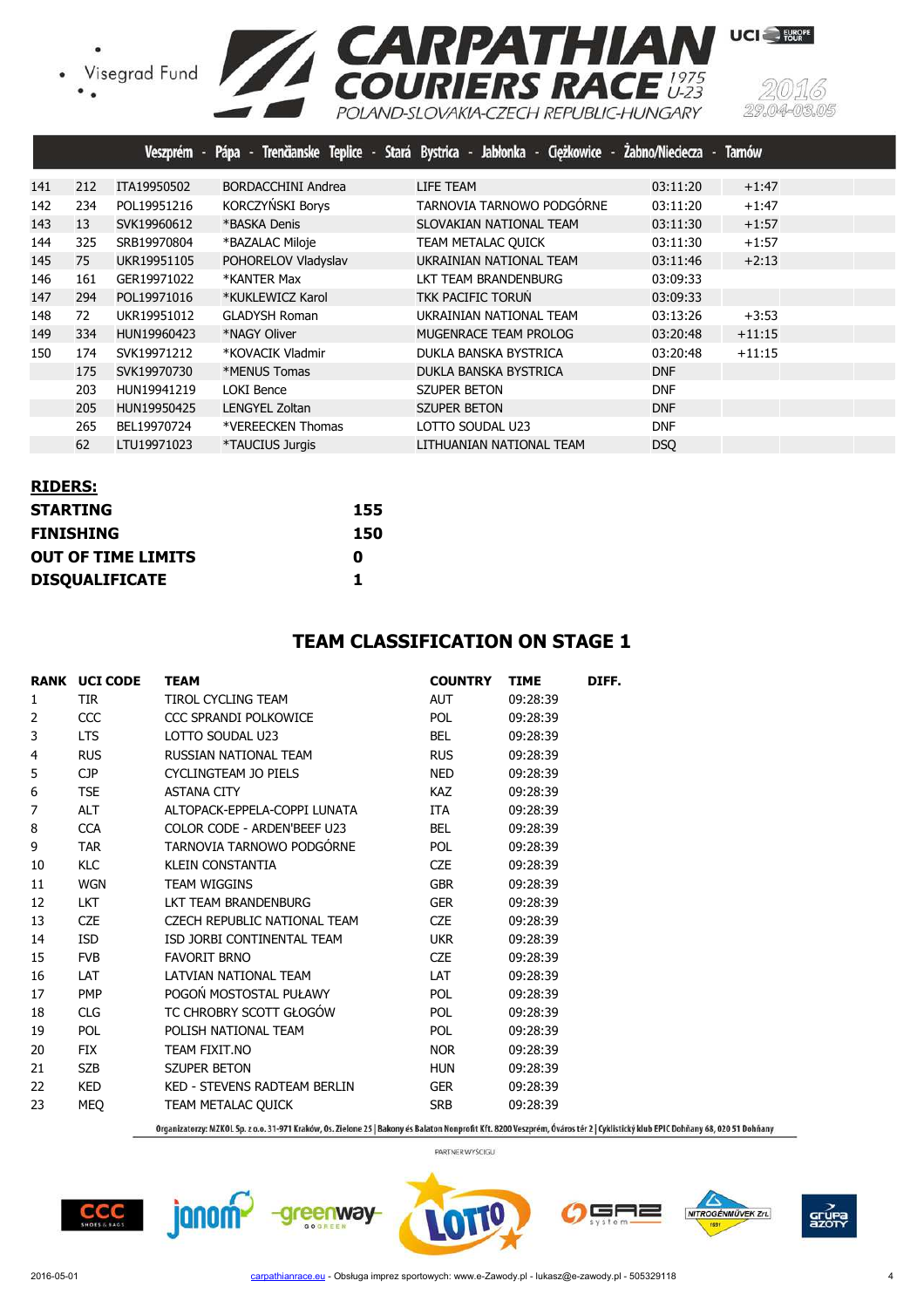![](_page_4_Picture_1.jpeg)

![](_page_4_Picture_2.jpeg)

|    |            | Trenčianske Teplice - Stará Bystrica - Jabłonka - Ciężkowice - Żabno/Nieciecza -<br>Pápa -<br>Veszprém |            |          |          | Tamó |
|----|------------|--------------------------------------------------------------------------------------------------------|------------|----------|----------|------|
| 24 | LFT        | LIFE TEAM                                                                                              | ITA        | 09:28:39 |          |      |
| 25 | <b>KYV</b> | KYIV REGIONAL TEAM                                                                                     | <b>UKR</b> | 09:28:39 |          |      |
| 26 | <b>BLR</b> | BELARUSSIAN NATIONAL TEAM                                                                              | <b>BLR</b> | 09:28:39 |          |      |
| 27 | <b>LTU</b> | LITHUANIAN NATIONAL TEAM                                                                               | LTU        | 09:28:39 |          |      |
| 28 | <b>PAC</b> | TKK PACIFIC TORUN                                                                                      | <b>POL</b> | 09:28:39 |          |      |
| 29 | <b>SVK</b> | SLOVAKIAN NATIONAL TEAM                                                                                | <b>SVK</b> | 09:28:39 |          |      |
| 30 | <b>UKR</b> | UKRAINIAN NATIONAL TEAM                                                                                | <b>UKR</b> | 09:30:09 | $+1:30$  |      |
| 31 | <b>MUG</b> | MUGENRACE TEAM PROLOG                                                                                  | <b>HUN</b> | 09:32:53 | $+4:14$  |      |
| 32 | <b>DKB</b> | DUKLA BANSKA BYSTRICA                                                                                  | <b>SVK</b> | 09:39:54 | $+11:15$ |      |
|    |            |                                                                                                        |            |          |          |      |

## **MOUNTAIN PREMIUM ON STAGE 1**

|  | 131 KM Papakovacsi |
|--|--------------------|
|  |                    |

|   | <b>RANK NUMBER</b> | SURNAME, FIRST NAME | <b>TEAM</b>                  | <b>PTS</b> |
|---|--------------------|---------------------|------------------------------|------------|
|   | 83                 | KOBERNIAK Evgenii   | RUSSIAN NATIONAL TEAM        | 3          |
| 2 | 232                | SYKAŁA Wojciech     | TARNOVIA TARNOWO PODGÓRNE    |            |
| 3 | 302.               | ALBAN Matteo        | ALTOPACK-EPPELA-COPPI LUNATA |            |

## **INTERMEDIATE SPRINTS ON STAGE 1**

|             | 42 KM Nyirad    |                            |                              |                |            |
|-------------|-----------------|----------------------------|------------------------------|----------------|------------|
| RANK        | <b>NUMBER</b>   | <b>SURNAME, FIRST NAME</b> | <b>TEAM</b>                  | <b>PTS</b>     | <b>BON</b> |
| 1           | 295             | ZIELIŃSKI Marceli          | <b>TKK PACIFIC TORUN</b>     | 3              | $-3s$ .    |
| 2           | 123             | SCHONBERGER Sebastian      | <b>TIROL CYCLING TEAM</b>    | $\overline{2}$ | $-2s$ .    |
| 3           | 181             | <b>BOKELOH Jonas</b>       | <b>KLEIN CONSTANTIA</b>      |                | $-1$ s.    |
|             | 58 KM Topolca   |                            |                              |                |            |
| <b>RANK</b> | <b>NUMBER</b>   | <b>SURNAME, FIRST NAME</b> | <b>TEAM</b>                  | <b>PTS</b>     | <b>BON</b> |
| 1           | 145             | <b>BAKKER Stephan</b>      | CYCLINGTEAM JO PIELS         | 3              | $-3$ s.    |
| 2           | 125             | <b>WACHTER Alexander</b>   | TIROL CYCLING TEAM           | $\overline{2}$ | $-2$ s.    |
| 3           | 94              | PALUTA Michał              | CCC SPRANDI POLKOWICE        |                | $-1$ s.    |
|             | 112 KM Devecser |                            |                              |                |            |
| RANK        | <b>NUMBER</b>   | <b>SURNAME, FIRST NAME</b> | <b>TEAM</b>                  | <b>PTS</b>     | <b>BON</b> |
| 1           | 95              | STOSZ Patryk               | <b>CCC SPRANDI POLKOWICE</b> | 3              | -3 s.      |
| 2           | 114             | <b>NATAROV Yuriy</b>       | <b>ASTANA CITY</b>           | $\mathcal{P}$  | $-2$ s.    |
| 3           | 132             | KNOX James                 | TEAM WIGGINS                 |                | -1 s.      |

-greenway-

Organizatorzy: MZKOL Sp. z o.o. 31-971 Kraków, Os. Zielone 25 | Bakony és Balaton Nonprofit Kft. 8200 Veszprém, Óváros tér 2 | Cyklistický klub EPIC Dohňany 68, 020 51 Dohňany

PARTNER WYŚCIGU

╕═

NITROGÉNMŰVEK Zrt.

![](_page_4_Picture_11.jpeg)

![](_page_4_Picture_12.jpeg)

grue<br>azot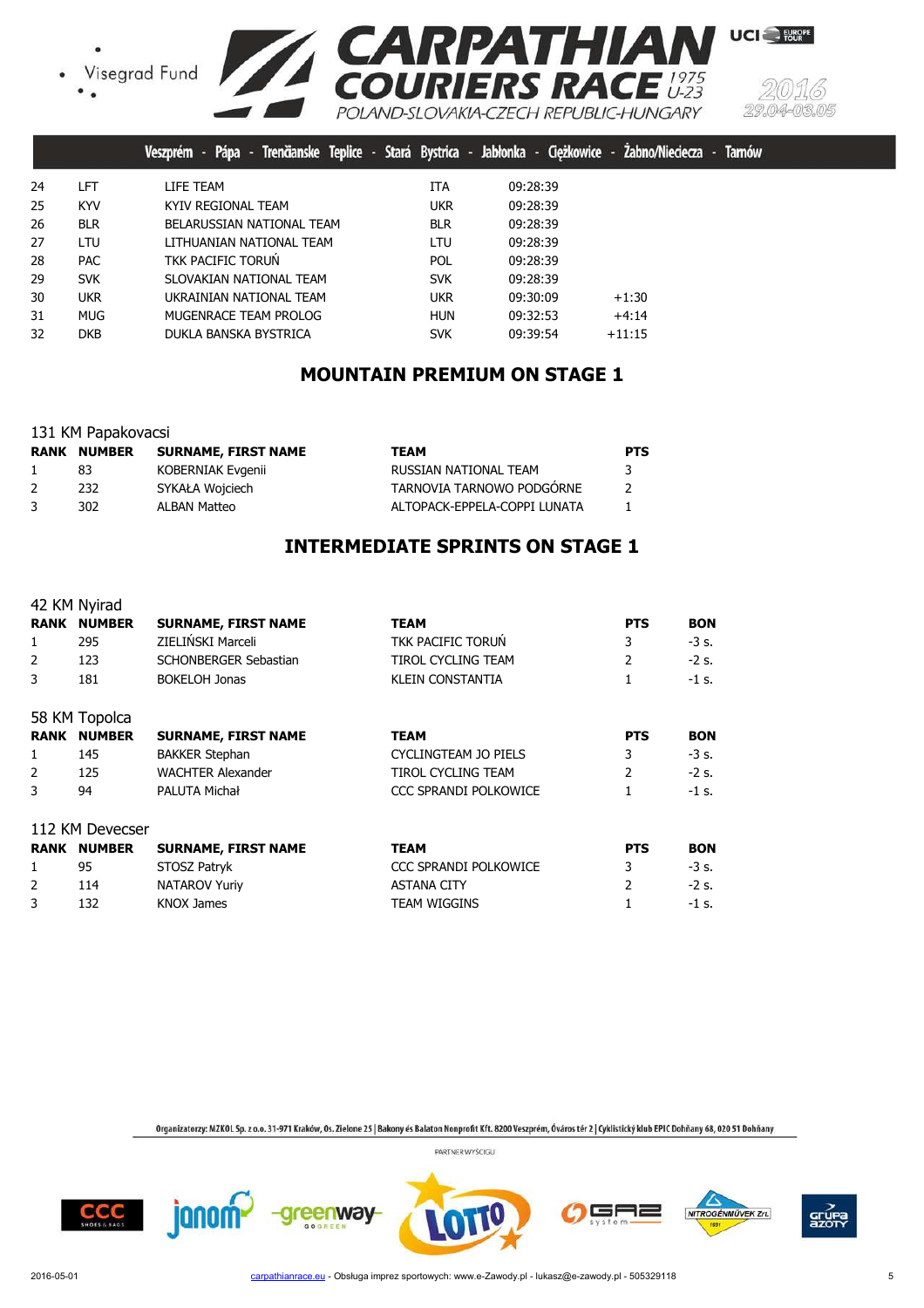![](_page_5_Picture_0.jpeg)

Veszprém - Pápa - Trenčianske Teplice - Stará Bystrica - Jabłonka - Ciężkowice - Żabno/Nieciecza - Tarnów

## **INDIVIDUAL GENERAL CLASSIFICATION AFTER STAGE 1 - LOTTO**

#### DISTANCE OF STAGE KM: 148.00 **AVERAGE SPEED: 45.97 km/h**

 $\bullet$ 

| <b>RANK NO</b> |     | <b>UCI CODE</b> | <b>SURNAME, FIRST NAME</b> | <b>TEAM</b>                  | <b>TIME</b> | DIFF.    |
|----------------|-----|-----------------|----------------------------|------------------------------|-------------|----------|
| $\mathbf{1}$   | 145 | NED19940417     | <b>BAKKER Stephan</b>      | CYCLINGTEAM JO PIELS         | 03:13:10    |          |
| 2              | 185 | NZL19940123     | <b>SCHREURS Hamish</b>     | <b>KLEIN CONSTANTIA</b>      | 03:13:12    | $+2$     |
| 3              | 94  | POL19951004     | PALUTA Michał              | CCC SPRANDI POLKOWICE        | 03:13:13    | $+3$     |
| 4              | 153 | BEL19960521     | *TAMINIAUX Lionel          | COLOR CODE - ARDEN'BEEF U23  | 03:13:14    | $+4$     |
| 5              | 183 | ESP19950107     | <b>MAS Enric</b>           | <b>KLEIN CONSTANTIA</b>      | 03:13:15    | $+5$     |
| 6              | 21  | POL19970824     | *SAJNOK Szymon             | POLISH NATIONAL TEAM         | 03:13:15    | $+5$     |
| 7              | 95  | POL19940715     | STOSZ Patryk               | CCC SPRANDI POLKOWICE        | 03:13:15    | $+5$     |
| 8              | 261 | BEL19970113     | *CASTRIQUE Jonas           | LOTTO SOUDAL U23             | 03:13:16    | $+6$     |
| 9              | 101 | NOR19941009     | EIKELAND Ken-Levi          | TEAM FIXIT.NO                | 03:13:16    | $+6$     |
| 10             | 93  | POL19960102     | *MAŁECKI Kamil             | CCC SPRANDI POLKOWICE        | 03:13:17    | $+7$     |
| 11             | 125 | AUT19950121     | <b>WACHTER Alexander</b>   | <b>TIROL CYCLING TEAM</b>    | 03:13:17    | $+7$     |
| 12             | 121 | AUT19940116     | <b>BOSMAN Patrick</b>      | TIROL CYCLING TEAM           | 03:13:17    | $+7$     |
| 13             | 82  | RUS19961207     | *KURIANOV Stepan           | RUSSIAN NATIONAL TEAM        | 03:13:18    | $+8$     |
| 14             | 165 | GER19951030     | <b>KESSLER Robert</b>      | LKT TEAM BRANDENBURG         | 03:13:18    | $\bf +8$ |
| 15             | 152 | NED19950805     | HEMROLLE Johan             | COLOR CODE - ARDEN'BEEF U23  | 03:13:19    | $+9$     |
| 16             | 31  | CZE19941117     | <b>KUKRLE Michael</b>      | CZECH REPUBLIC NATIONAL TEAM | 03:13:19    | $+9$     |
| 17             | 161 | GER19971022     | *KANTER Max                | LKT TEAM BRANDENBURG         | 03:13:20    | $+10$    |
| 18             | 253 | POL19950215     | <b>KONWA Piotr</b>         | TC CHROBRY SCOTT GŁOGÓW      | 03:13:20    | $+10$    |
| 19             | 141 | NED19951212     | <b>JANSSEN Adriaan</b>     | CYCLINGTEAM JO PIELS         | 03:13:20    | $+10$    |
| 20             | 154 | BEL19950717     | <b>MERTZ Remy</b>          | COLOR CODE - ARDEN'BEEF U23  | 03:13:20    | $+10$    |
| 21             | 132 | GBR19951104     | <b>KNOX James</b>          | TEAM WIGGINS                 | 03:13:21    | $+11$    |
| 22             | 114 | KAZ19961228     | *NATAROV Yuriy             | <b>ASTANA CITY</b>           | 03:13:21    | $+11$    |
| 23             | 171 | SVK19960130     | *BELLAN Juraj              | DUKLA BANSKA BYSTRICA        | 03:13:22    | $+12$    |
| 24             | 81  | RUS19960926     | *CHERKASOV Nikolay         | RUSSIAN NATIONAL TEAM        | 03:13:22    | $+12$    |
| 25             | 142 | NED19940623     | <b>VERDICK Gijs</b>        | CYCLINGTEAM JO PIELS         | 03:13:22    | $+12$    |
| 26             | 263 | BEL19970630     | *JASPERS Ward              | LOTTO SOUDAL U23             | 03:13:23    | $+13$    |
| 27             | 155 | BEL19940522     | <b>ROBEET Ludovic</b>      | COLOR CODE - ARDEN'BEEF U23  | 03:13:23    | $+13$    |
| 28             | 232 | POL19940327     | SYKAŁA Wojciech            | TARNOVIA TARNOWO PODGÓRNE    | 03:13:23    | $+13$    |
| 29             | 53  | BLR19960609     | *KARALIOK Yauheni          | BELARUSSIAN NATIONAL TEAM    | 03:13:23    | $+13$    |
| 30             | 84  | RUS19970224     | *RIKUNOV Petr              | RUSSIAN NATIONAL TEAM        | 03:13:23    | $+13$    |
| 31             | 264 | BEL19970617     | *VANHOUCKE Harm            | LOTTO SOUDAL U23             | 03:13:23    | $+13$    |
| 32             | 41  | LAT19940818     | <b>NEILANDS Kristis</b>    | LATVIAN NATIONAL TEAM        | 03:13:23    | $+13$    |
| 33             | 231 | POL19951124     | PAWLAK Tobiasz             | TARNOVIA TARNOWO PODGÓRNE    | 03:13:23    | $+13$    |
| 34             | 123 | AUT19940514     | SCHONBERGER Sebastian      | TIROL CYCLING TEAM           | 03:13:24    | $+14$    |
| 35             | 302 | ITA19941128     | <b>ALBAN Matteo</b>        | ALTOPACK-EPPELA-COPPI LUNATA | 03:13:24    | $+14$    |
| 36             | 22  | POL19970531     | *SLAWEK Damian             | POLISH NATIONAL TEAM         | 03:13:24    | $+14$    |
| 37             | 143 | NED19940321     | DE KLEIJN Arvid            | CYCLINGTEAM JO PIELS         | 03:13:24    | $+14$    |
| 38             | 184 | BEL19961224     | *MOLLY Kenny               | KLEIN CONSTANTIA             | 03:13:25    | $+15$    |
| 39             | 163 | GER19950510     | ROHDE Leon R.              | LKT TEAM BRANDENBURG         | 03:13:25    | $+15$    |
| 40             | 102 | NOR19950819     | <b>OVERLAND Bjornar</b>    | TEAM FIXIT.NO                | 03:13:25    | $+15$    |
| 41             | 122 | AUT19961002     | *BRKIC Benjamin            | TIROL CYCLING TEAM           | 03:13:25    | $+15$    |
| 42             | 124 | AUT19940922     | PAULUS Dennis              | TIROL CYCLING TEAM           | 03:13:26    | $+16$    |
| 43             | 133 | GBR19950117     | <b>KELLY Jake</b>          | TEAM WIGGINS                 | 03:13:26    | $+16$    |
| 44             | 301 | POL19940105     | REKITA Szymon              | ALTOPACK-EPPELA-COPPI LUNATA | 03:13:26    | $+16$    |
| 45             | 225 | CZE19950713     | SEKANINA Adam              | <b>FAVORIT BRNO</b>          | 03:13:26    | $+16$    |
| 46             | 193 | UKR19960216     | *MALEEV Timur              | ISD JORBI CONTINENTAL TEAM   | 03:13:26    | $+16$    |

Organizatorzy: MZKOL Sp. z o.o. 31-971 Kraków, Os. Zielone 25 | Bakony és Balaton Nonprofit Kft. 8200 Veszprém, Óváros tér 2 | Cyklistický klub EPIC Dohňany 68, 020 51 Dohňany

![](_page_5_Picture_9.jpeg)

![](_page_5_Picture_10.jpeg)

![](_page_5_Picture_11.jpeg)

![](_page_5_Picture_12.jpeg)

![](_page_5_Picture_13.jpeg)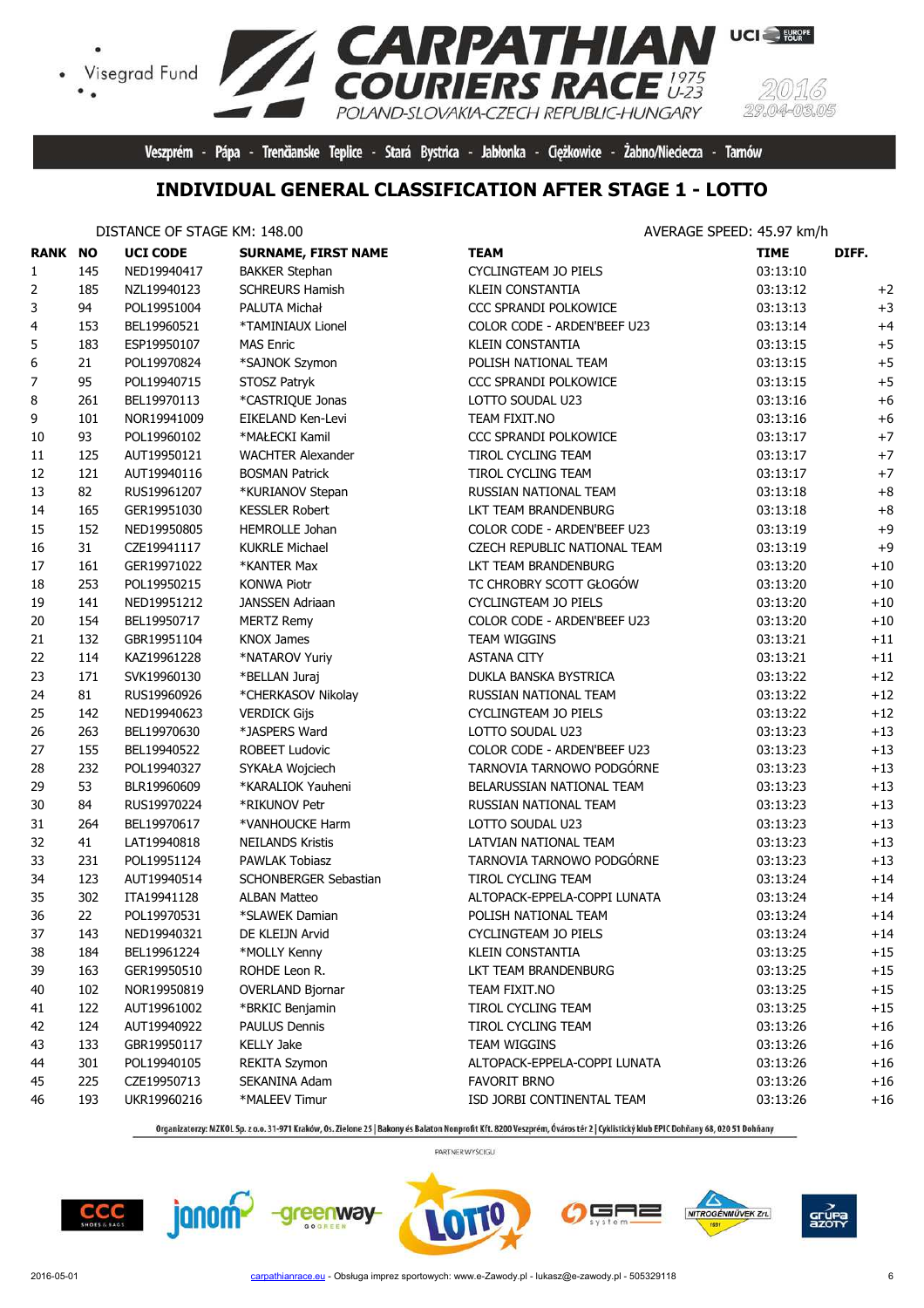![](_page_6_Picture_1.jpeg)

|    |     | Veszprém -  | Pápa<br>Trenäanske Teplice -<br>- 1 | Stará Bystrica - Jabłonka - Ciężkowice - Żabno/Nieciecza - | <b>Tamów</b> |       |
|----|-----|-------------|-------------------------------------|------------------------------------------------------------|--------------|-------|
| 47 | 274 | POL19950110 | SOLIŃSKI Jakub                      | POGOŃ MOSTOSTAL PUŁAWY                                     | 03:13:26     | $+16$ |
| 48 | 85  | RUS19970311 | *BORISOV Aleksandr                  | RUSSIAN NATIONAL TEAM                                      | 03:13:27     | $+17$ |
| 49 | 32  | CZE19960924 | *CAMDRA Pavel                       | CZECH REPUBLIC NATIONAL TEAM                               | 03:13:27     | $+17$ |
| 50 | 273 | POL19960525 | *GÓRECKI Patryk                     | POGOŃ MOSTOSTAL PUŁAWY                                     | 03:13:27     | $+17$ |
| 51 | 215 | ITA19960711 | *PERNIGO Matteo                     | LIFE TEAM                                                  | 03:13:27     | $+17$ |
| 52 | 111 | KAZ19960306 | *SHTEIN Grigoriy                    | <b>ASTANA CITY</b>                                         | 03:13:27     | $+17$ |
| 53 | 103 | NOR19960606 | *MADSEN Kristoffer                  | TEAM FIXIT.NO                                              | 03:13:27     | $+17$ |
| 54 | 135 | GBR19950208 | <b>THOMPSON Michael</b>             | TEAM WIGGINS                                               | 03:13:27     | $+17$ |
| 55 | 255 | POL19960506 | *TUREK Kamil                        | TC CHROBRY SCOTT GŁOGÓW                                    | 03:13:27     | $+17$ |
| 56 | 134 | GBR19950326 | <b>HALL Luc</b>                     | TEAM WIGGINS                                               | 03:13:27     | $+17$ |
| 57 | 113 | KAZ19970425 | *TSOY Vladimir                      | <b>ASTANA CITY</b>                                         | 03:13:28     | $+18$ |
| 58 | 104 | NOR19960716 | *JACOBSEN Andreas                   | TEAM FIXIT.NO                                              | 03:13:28     | $+18$ |
| 59 | 52  | BLR19940721 | SHEMETAU Mikhail                    | BELARUSSIAN NATIONAL TEAM                                  | 03:13:28     | $+18$ |
| 60 | 15  | SVK19940210 | <b>MALOVEC Lubos</b>                | SLOVAKIAN NATIONAL TEAM                                    | 03:13:28     | $+18$ |
| 61 | 54  | BLR19950630 | AKHRAMENKA Yauheni                  | BELARUSSIAN NATIONAL TEAM                                  | 03:13:28     | $+18$ |
| 62 | 164 | GER19960307 | *FRAHM Jasper                       | LKT TEAM BRANDENBURG                                       | 03:13:28     | $+18$ |
| 63 | 235 | POL19950311 | KRZYWDA Patryk                      | TARNOVIA TARNOWO PODGÓRNE                                  | 03:13:28     | $+18$ |
| 64 | 42  | LAT19970420 | *GAVARS Eriks                       | LATVIAN NATIONAL TEAM                                      | 03:13:28     | $+18$ |
| 65 | 283 | GER19950513 | NIEDERLAG Luca                      | KED - STEVENS RADTEAM BERLIN                               | 03:13:28     | $+18$ |
| 66 | 201 | HUN19960928 | *FILUTAS Viktor                     | <b>SZUPER BETON</b>                                        | 03:13:29     | $+19$ |
| 67 | 221 | CZE19940222 | <b>DOLEZEL Radovan</b>              | <b>FAVORIT BRNO</b>                                        | 03:13:29     | $+19$ |
| 68 | 262 | BEL19970502 | *VERWILST Aaron                     | LOTTO SOUDAL U23                                           | 03:13:29     | $+19$ |
| 69 | 44  | LAT19970720 | *RIEKSTINS Matiss                   | LATVIAN NATIONAL TEAM                                      | 03:13:29     | $+19$ |
| 70 | 251 | POL19940824 | <b>GRABIS Mateusz</b>               | TC CHROBRY SCOTT GŁOGÓW                                    | 03:13:29     | $+19$ |
| 71 | 34  | CZE19970516 | *SORM Jiri                          | CZECH REPUBLIC NATIONAL TEAM                               | 03:13:29     | $+19$ |
| 72 | 131 | GBR19940226 | PEARSON Daniel                      | TEAM WIGGINS                                               | 03:13:29     | $+19$ |
| 73 | 294 | POL19971016 | *KUKLEWICZ Karol                    | TKK PACIFIC TORUŃ                                          | 03:13:29     | $+19$ |
| 74 | 151 | BEL19970720 | *MORTIER Julien                     | COLOR CODE - ARDEN'BEEF U23                                | 03:13:30     | $+20$ |
| 75 | 162 | GER19940919 | SOBALLA Carl                        | LKT TEAM BRANDENBURG                                       | 03:13:31     | $+21$ |
| 76 | 281 | GER19960416 | *JURSS Malte                        | KED - STEVENS RADTEAM BERLIN                               | 03:13:31     | $+21$ |
| 77 | 33  | CZE19960127 | *SIPOS Marek                        | CZECH REPUBLIC NATIONAL TEAM                               | 03:13:31     | $+21$ |
| 78 | 105 | NOR19950219 | BREIVOLD Jon                        | TEAM FIXIT.NO                                              | 03:13:31     | $+21$ |
| 79 | 192 | UKR19950302 | KREMINSKYI Vladyslav                | ISD JORBI CONTINENTAL TEAM                                 | 03:13:31     | $+21$ |
| 80 | 61  | LTU19970226 | *LASINIS Venantas                   | LITHUANIAN NATIONAL TEAM                                   | 03:13:31     | $+21$ |
| 81 | 323 | SRB19940506 | STEFANOVIC Stefan                   | TEAM METALAC QUICK                                         | 03:13:32     | $+22$ |
| 82 | 305 | POL19950604 | SZELĄG Gracjan                      | ALTOPACK-EPPELA-COPPI LUNATA                               | 03:13:32     | $+22$ |
| 83 | 292 | POL19961029 | *GUTEK Mikołaj                      | TKK PACIFIC TORUN                                          | 03:13:32     | $+22$ |
| 84 | 83  | RUS19950124 | KOBERNIAK Evgenii                   | RUSSIAN NATIONAL TEAM                                      | 03:13:32     | $+22$ |
| 85 | 312 | UKR19950412 | MORUHA Anton                        | KYIV REGIONAL TEAM                                         | 03:13:33     | $+23$ |
| 86 | 254 | POL19961129 | *NOWICKI Kacper                     | TC CHROBRY SCOTT GŁOGÓW                                    | 03:13:33     | $+23$ |
| 87 | 45  | LAT19970118 | *RUBENIS Klavs                      | LATVIAN NATIONAL TEAM                                      | 03:13:34     | $+24$ |
| 88 | 282 | GER19970729 | *MALCHAREK Moritz                   | KED - STEVENS RADTEAM BERLIN                               | 03:13:34     | $+24$ |
| 89 | 211 | ITA19940702 | <b>ACCO Francesco</b>               | LIFE TEAM                                                  | 03:13:35     | $+25$ |
| 90 | 222 | CZE19970916 | *KUNT Lukas                         | <b>FAVORIT BRNO</b>                                        | 03:13:35     | $+25$ |
| 91 | 191 | UKR19940202 | KLEPIKOV Ilya                       | ISD JORBI CONTINENTAL TEAM                                 | 03:13:36     | $+26$ |
| 92 | 204 | HUN19960326 | *MORICZ Daniel                      | <b>SZUPER BETON</b>                                        | 03:13:36     | $+26$ |
| 93 | 271 | POL19960125 | *SOLIŃSKI Patryk                    | POGOŃ MOSTOSTAL PUŁAWY                                     | 03:13:36     | $+26$ |
| 94 | 214 | ITA19960827 | *GARZI Lorenzo                      | LIFE TEAM                                                  | 03:13:36     | $+26$ |
| 95 | 14  | SVK19941031 | VANCO Jakub                         | SLOVAKIAN NATIONAL TEAM                                    | 03:13:36     | $+26$ |
| 96 | 291 | POL19961008 | *ZŁOTOWICZ Patryk                   | TKK PACIFIC TORUŃ                                          | 03:13:36     | $+26$ |
| 97 | 304 | ITA19940121 | <b>TORTOMASI Leonardo</b>           | ALTOPACK-EPPELA-COPPI LUNATA                               | 03:13:36     | $+26$ |

Organizatorzy: MZKOL Sp. z o.o. 31-971 Kraków, Os. Zielone 25 | Bakony és Balaton Nonprofit Kft. 8200 Veszprém, Óváros tér 2 | Cyklistický klub EPIC Dohňany 68, 020 51 Dohňany

PARTNER WYŚCIGU

![](_page_6_Picture_5.jpeg)

![](_page_6_Picture_6.jpeg)

![](_page_6_Picture_7.jpeg)

5F ╕═

![](_page_6_Picture_9.jpeg)

(5)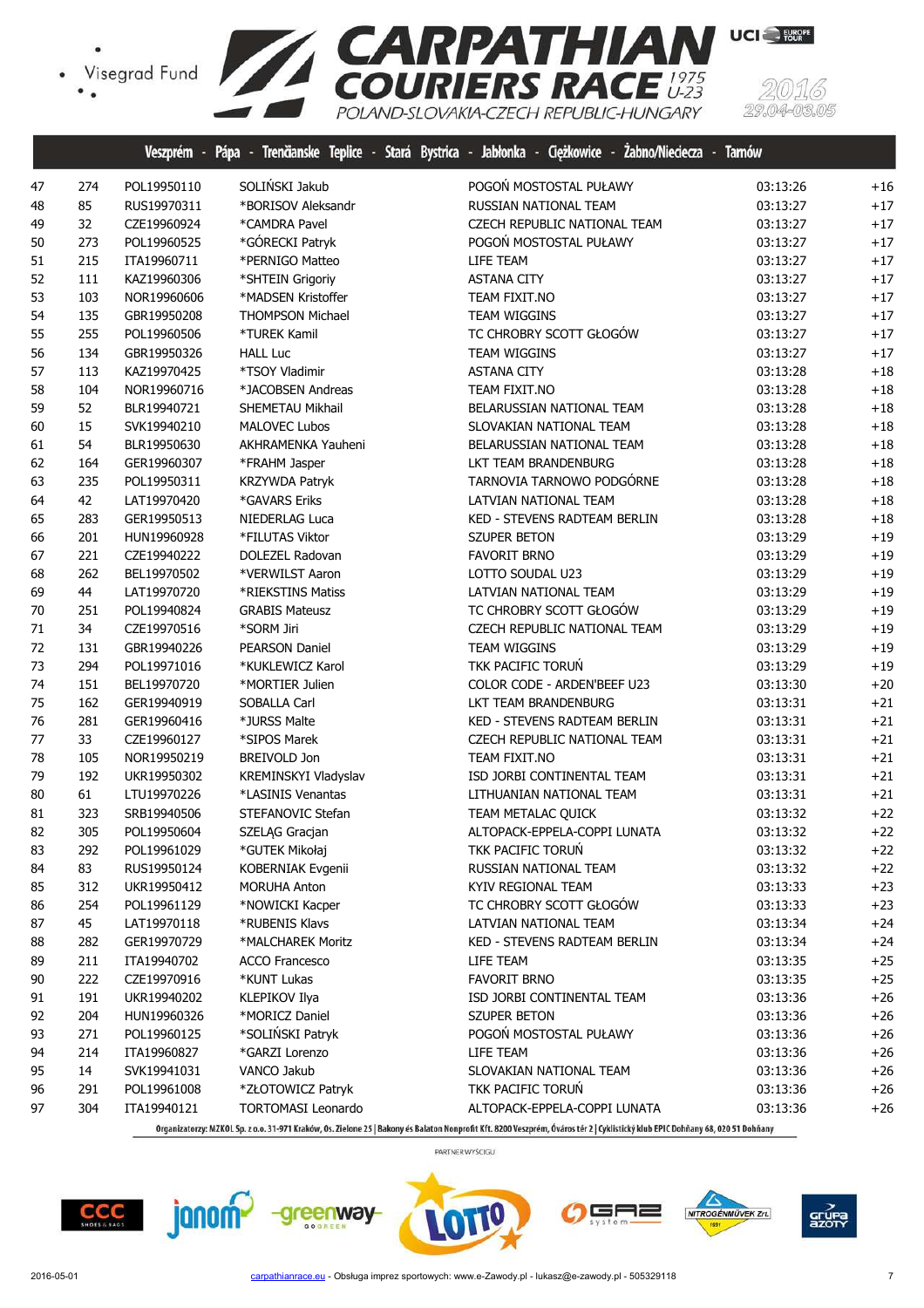![](_page_7_Picture_1.jpeg)

|     |     |             |                            | Veszprém - Pápa - Trenčianske Teplice - Stará Bystrica - Jabłonka - Ciężkowice - Zabno/Nieciecza - Tarnów |          |         |
|-----|-----|-------------|----------------------------|-----------------------------------------------------------------------------------------------------------|----------|---------|
| 98  | 303 | ITA19960607 | *FUGGIANO Rocco            | ALTOPACK-EPPELA-COPPI LUNATA                                                                              | 03:13:36 | $+26$   |
| 99  | 74  | UKR19970906 | *PIDKIVKA Vitaliy          | UKRAINIAN NATIONAL TEAM                                                                                   | 03:13:36 | $+26$   |
| 100 | 144 | NED19940507 | <b>BOS Maikel</b>          | CYCLINGTEAM JO PIELS                                                                                      | 03:13:37 | $+27$   |
| 101 | 71  | UKR19970104 | *SHEVCHUK Taras            | UKRAINIAN NATIONAL TEAM                                                                                   | 03:13:37 | $+27$   |
| 102 | 321 | SRB19940309 | <b>BORISAVLJEVIC Milos</b> | TEAM METALAC QUICK                                                                                        | 03:13:37 | $+27$   |
| 103 | 112 | KAZ19940625 | LUCHSHENKO Sergey          | <b>ASTANA CITY</b>                                                                                        | 03:13:38 | $+28$   |
| 104 | 322 | SRB19960227 | *DRAGAJEVIC Milan          | TEAM METALAC QUICK                                                                                        | 03:13:39 | $+29$   |
| 105 | 233 | POL19960127 | *WIEWIÓR Patryk            | TARNOVIA TARNOWO PODGÓRNE                                                                                 | 03:13:40 | $+30$   |
| 106 | 11  | SVK19941227 | <b>KRAJICEK Matej</b>      | SLOVAKIAN NATIONAL TEAM                                                                                   | 03:13:40 | $+30$   |
| 107 | 195 | UKR19960208 | *UDOD Rinat                | ISD JORBI CONTINENTAL TEAM                                                                                | 03:13:40 | $+30$   |
| 108 | 65  | LTU19950504 | RACIUNAS Mykolas           | LITHUANIAN NATIONAL TEAM                                                                                  | 03:13:40 | $+30$   |
| 109 | 35  | CZE19971201 | *STIBINGER Matej           | CZECH REPUBLIC NATIONAL TEAM                                                                              | 03:13:40 | $+30$   |
| 110 | 51  | BLR19941202 | <b>TSISHKOU Raman</b>      | BELARUSSIAN NATIONAL TEAM                                                                                 | 03:13:40 | $+30$   |
| 111 | 202 | HUN19951126 | ROZSA Balazs               | SZUPER BETON                                                                                              | 03:13:41 | $+31$   |
| 112 | 24  | POL19950805 | <b>KARBOWY Marcin</b>      | POLISH NATIONAL TEAM                                                                                      | 03:13:41 | $+31$   |
| 113 | 172 | SVK19961022 | *STRMISKA Andrej           | DUKLA BANSKA BYSTRICA                                                                                     | 03:13:42 | $+32$   |
| 114 | 181 | GER19960316 | *BOKELOH Jonas             | KLEIN CONSTANTIA                                                                                          | 03:13:43 | $+33$   |
| 115 | 313 | UKR19940518 | KOZACHENKO Serhii          | KYIV REGIONAL TEAM                                                                                        | 03:13:45 | $+35$   |
| 116 | 314 | UKR19960910 | *BONDARENKO Pavlo          | KYIV REGIONAL TEAM                                                                                        | 03:13:45 | $+35$   |
| 117 | 275 | POL19961012 | *ZAWISTOWSKI Kamil         | POGOŃ MOSTOSTAL PUŁAWY                                                                                    | 03:13:45 | $+35$   |
| 118 | 223 | CZE19950830 | <b>FIALA Petr</b>          | <b>FAVORIT BRNO</b>                                                                                       | 03:13:45 | $+35$   |
| 119 | 23  | POL19960127 | *WEWIÓR Dominik            | POLISH NATIONAL TEAM                                                                                      | 03:13:46 | $+36$   |
| 120 | 194 | UKR19960906 | *SELIVERSOV Roman          | ISD JORBI CONTINENTAL TEAM                                                                                | 03:13:46 | $+36$   |
| 121 | 272 | POL19950422 | KASPERKIEWICZ Maciej       | POGOŃ MOSTOSTAL PUŁAWY                                                                                    | 03:13:48 | $+38$   |
| 122 | 91  | POL19971030 | *BANASZEK Alan             | CCC SPRANDI POLKOWICE                                                                                     | 03:13:50 | $+40$   |
| 123 | 63  | LTU19940612 | <b>VIDEIKA Airidas</b>     | LITHUANIAN NATIONAL TEAM                                                                                  | 03:13:52 | $+42$   |
| 124 | 284 | GER19970217 | *SCHMIEDEL Sebastian       | KED - STEVENS RADTEAM BERLIN                                                                              | 03:13:55 | $+45$   |
| 125 | 182 | POR19940703 | <b>BICO Nuno</b>           | KLEIN CONSTANTIA                                                                                          | 03:13:56 | $+46$   |
| 126 | 92  | POL19950217 | <b>BROŻYNA Piotr</b>       | CCC SPRANDI POLKOWICE                                                                                     | 03:14:00 | $+50$   |
| 127 | 64  | LTU19960325 | *SVETIKAS Gintaras         | LITHUANIAN NATIONAL TEAM                                                                                  | 03:14:00 | $+50$   |
| 128 | 285 | GER19940616 | <b>CARSTENSEN Lucas</b>    | KED - STEVENS RADTEAM BERLIN                                                                              | 03:14:00 | $+50$   |
| 129 | 224 | CZE19951023 | <b>NEUMAN Dominik</b>      | <b>FAVORIT BRNO</b>                                                                                       | 03:14:01 | $+51$   |
| 130 | 55  | BLR19950816 | TSISHCHANKA Hardzei        | BELARUSSIAN NATIONAL TEAM                                                                                 | 03:14:01 | $+51$   |
| 131 | 295 | POL19960713 | *ZIELIŃSKI Marceli         | TKK PACIFIC TORUŃ                                                                                         | 03:14:06 | $+56$   |
| 132 | 315 | UKR19970923 | *SOLTASIUK Vladyslaw       | KYIV REGIONAL TEAM                                                                                        | 03:14:26 | $+1:16$ |
| 133 | 311 | UKR19950926 | <b>SHUMILOV Yurii</b>      | KYIV REGIONAL TEAM                                                                                        | 03:14:29 | $+1:19$ |
| 134 | 333 | HUN19950712 | RUTTKAY Zoltan             | MUGENRACE TEAM PROLOG                                                                                     | 03:14:35 | $+1:25$ |
| 135 | 252 | POL19940822 | NAJS Jakub                 | TC CHROBRY SCOTT GŁOGÓW                                                                                   | 03:15:01 | $+1:51$ |
| 136 | 73  | UKR19970929 | *CHERNYAVSKYI Andriy       | UKRAINIAN NATIONAL TEAM                                                                                   | 03:15:04 | $+1:54$ |
| 137 | 25  | POL19970129 | *SOWIŃSKI Artur            | POLISH NATIONAL TEAM                                                                                      | 03:15:08 | $+1:58$ |
| 138 | 331 | HUN19970722 | *ZATHURECZKY Mark          | MUGENRACE TEAM PROLOG                                                                                     | 03:15:08 | $+1:58$ |
| 139 | 234 | POL19951216 | KORCZYŃSKI Borys           | TARNOVIA TARNOWO PODGÓRNE                                                                                 | 03:15:24 | $+2:14$ |
| 140 | 332 | SRB19970116 | *NIMCEVIC Dario            | MUGENRACE TEAM PROLOG                                                                                     | 03:15:26 | $+2:16$ |
| 141 | 213 | ITA19940321 | <b>CARESIA Gianmarco</b>   | LIFE TEAM                                                                                                 | 03:15:29 | $+2:19$ |
| 142 | 43  | LAT19950206 | <b>SARKANS Raivis</b>      | LATVIAN NATIONAL TEAM                                                                                     | 03:15:35 | $+2:25$ |
| 143 | 212 | ITA19950502 | BORDACCHINI Andrea         | LIFE TEAM                                                                                                 | 03:15:38 | $+2:28$ |
| 144 | 13  | SVK19960612 | *BASKA Denis               | SLOVAKIAN NATIONAL TEAM                                                                                   | 03:15:40 | $+2:30$ |
| 145 | 325 | SRB19970804 | *BAZALAC Miloje            | TEAM METALAC QUICK                                                                                        | 03:15:40 | $+2:30$ |
| 146 | 75  | UKR19951105 | POHORELOV Vladyslav        | UKRAINIAN NATIONAL TEAM                                                                                   | 03:15:43 | $+2:33$ |
| 147 | 72  | UKR19951012 | <b>GLADYSH Roman</b>       | UKRAINIAN NATIONAL TEAM                                                                                   | 03:17:24 | $+4:14$ |
| 148 | 293 | POL19971014 | *SÓJKA Mikołaj             | TKK PACIFIC TORUŃ                                                                                         | 03:18:09 | $+4:59$ |

Organizatorzy: MZKOL Sp. z o.o. 31-971 Kraków, Os. Zielone 25 | Bakony és Balaton Nonprofit Kft. 8200 Veszprém, Óváros tér 2 | Cyklistický klub EPIC Dohňany 68, 020 51 Dohňany

![](_page_7_Picture_5.jpeg)

![](_page_7_Picture_6.jpeg)

![](_page_7_Picture_7.jpeg)

![](_page_7_Picture_8.jpeg)

![](_page_7_Picture_9.jpeg)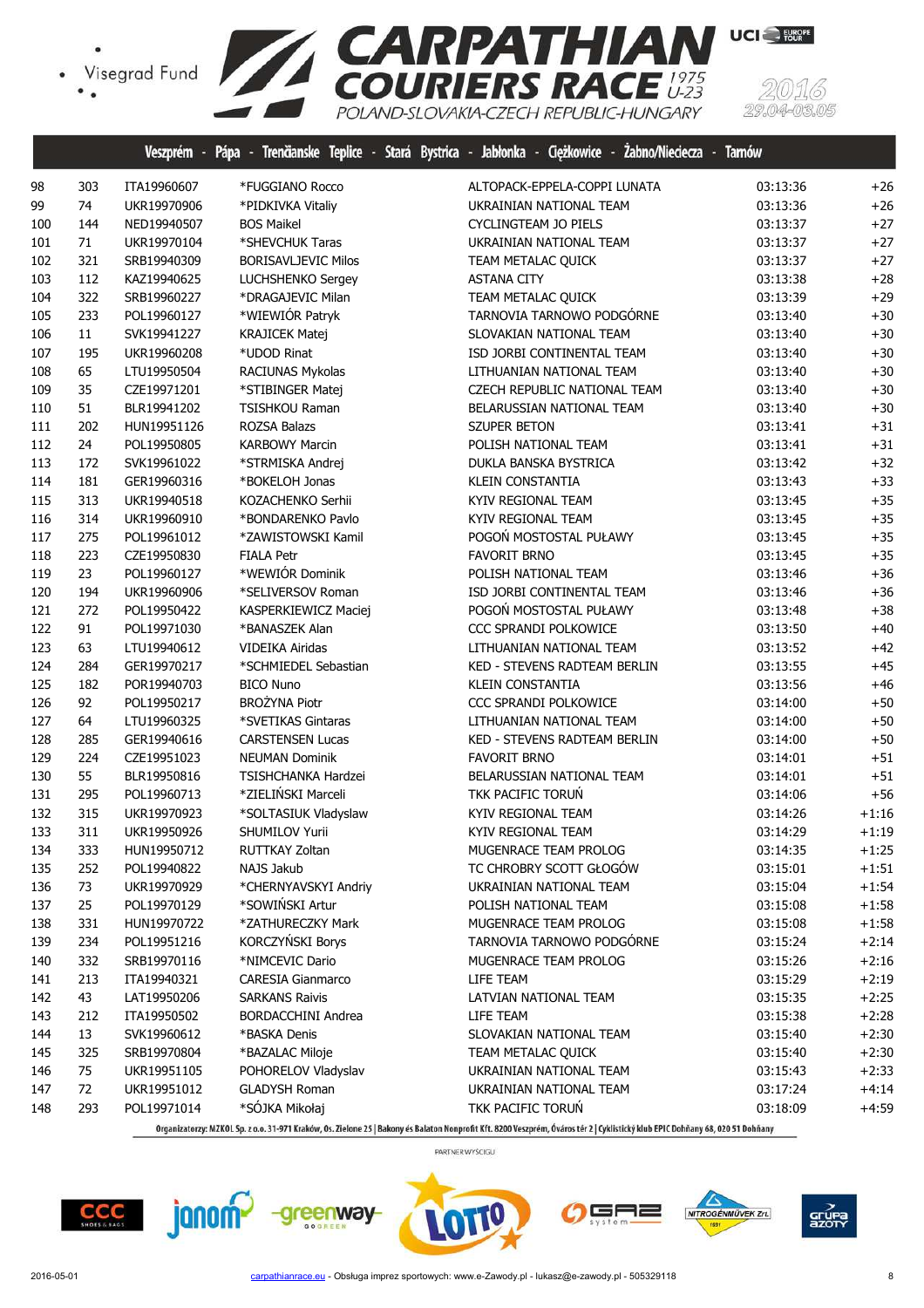![](_page_8_Picture_0.jpeg)

334 HUN19960423 \*NAGY Oliver MUGENRACE TEAM PROLOG 03:25:00 +11:50

174 SVK19971212 \*KOVACIK Vladmir DUKLA BANSKA BYSTRICA 03:24:49 +11:39

**UCI** EUROPE

## **CLASSIFICATION OF COMPETITORS 19-20 YEARS AFTER STAGE 1 - NITROGENMUVEK**

|                |     | DISTANCE OF STAGE KM: 148.00 |                            | AVERAGE SPEED: 45.95 km/h    |             |       |  |  |
|----------------|-----|------------------------------|----------------------------|------------------------------|-------------|-------|--|--|
| <b>RANK NO</b> |     | <b>UCI CODE</b>              | <b>SURNAME, FIRST NAME</b> | <b>TEAM</b>                  | <b>TIME</b> | DIFF. |  |  |
| $\mathbf{1}$   | 153 | BEL19960521                  | <b>TAMINIAUX Lionel</b>    | COLOR CODE - ARDEN'BEEF U23  | 03:13:14    |       |  |  |
| 2              | 21  | POL19970824                  | SAJNOK Szymon              | POLISH NATIONAL TEAM         | 03:13:15    | $+1$  |  |  |
| 3              | 261 | BEL19970113                  | CASTRIQUE Jonas            | LOTTO SOUDAL U23             | 03:13:16    | $+2$  |  |  |
| 4              | 93  | POL19960102                  | <b>MAŁECKI Kamil</b>       | CCC SPRANDI POLKOWICE        | 03:13:17    | $+3$  |  |  |
| 5              | 82  | RUS19961207                  | <b>KURIANOV Stepan</b>     | RUSSIAN NATIONAL TEAM        | 03:13:18    | $+4$  |  |  |
| 6              | 161 | GER19971022                  | <b>KANTER Max</b>          | LKT TEAM BRANDENBURG         | 03:13:20    | $+6$  |  |  |
| 7              | 114 | KAZ19961228                  | NATAROV Yuriy              | <b>ASTANA CITY</b>           | 03:13:21    | $+7$  |  |  |
| 8              | 171 | SVK19960130                  | <b>BELLAN Juraj</b>        | DUKLA BANSKA BYSTRICA        | 03:13:22    | $+8$  |  |  |
| 9              | 81  | RUS19960926                  | CHERKASOV Nikolay          | RUSSIAN NATIONAL TEAM        | 03:13:22    | $+8$  |  |  |
| 10             | 263 | BEL19970630                  | JASPERS Ward               | LOTTO SOUDAL U23             | 03:13:23    | $+9$  |  |  |
| 11             | 53  | BLR19960609                  | KARALIOK Yauheni           | BELARUSSIAN NATIONAL TEAM    | 03:13:23    | $+9$  |  |  |
| 12             | 84  | RUS19970224                  | <b>RIKUNOV Petr</b>        | RUSSIAN NATIONAL TEAM        | 03:13:23    | $+9$  |  |  |
| 13             | 264 | BEL19970617                  | <b>VANHOUCKE Harm</b>      | LOTTO SOUDAL U23             | 03:13:23    | $+9$  |  |  |
| 14             | 22  | POL19970531                  | <b>SLAWEK Damian</b>       | POLISH NATIONAL TEAM         | 03:13:24    | $+10$ |  |  |
| 15             | 184 | BEL19961224                  | <b>MOLLY Kenny</b>         | <b>KLEIN CONSTANTIA</b>      | 03:13:25    | $+11$ |  |  |
| 16             | 122 | AUT19961002                  | <b>BRKIC Benjamin</b>      | TIROL CYCLING TEAM           | 03:13:25    | $+11$ |  |  |
| 17             | 193 | UKR19960216                  | <b>MALEEV Timur</b>        | ISD JORBI CONTINENTAL TEAM   | 03:13:26    | $+12$ |  |  |
| 18             | 85  | RUS19970311                  | <b>BORISOV Aleksandr</b>   | RUSSIAN NATIONAL TEAM        | 03:13:27    | $+13$ |  |  |
| 19             | 32  | CZE19960924                  | <b>CAMDRA Pavel</b>        | CZECH REPUBLIC NATIONAL TEAM | 03:13:27    | $+13$ |  |  |
| 20             | 273 | POL19960525                  | GÓRECKI Patryk             | POGOŃ MOSTOSTAL PUŁAWY       | 03:13:27    | $+13$ |  |  |
| 21             | 215 | ITA19960711                  | PERNIGO Matteo             | LIFE TEAM                    | 03:13:27    | $+13$ |  |  |
| 22             | 111 | KAZ19960306                  | <b>SHTEIN Grigoriy</b>     | <b>ASTANA CITY</b>           | 03:13:27    | $+13$ |  |  |
| 23             | 103 | NOR19960606                  | <b>MADSEN Kristoffer</b>   | TEAM FIXIT.NO                | 03:13:27    | $+13$ |  |  |
| 24             | 255 | POL19960506                  | <b>TUREK Kamil</b>         | TC CHROBRY SCOTT GŁOGÓW      | 03:13:27    | $+13$ |  |  |
| 25             | 113 | KAZ19970425                  | <b>TSOY Vladimir</b>       | <b>ASTANA CITY</b>           | 03:13:28    | $+14$ |  |  |
| 26             | 104 | NOR19960716                  | <b>JACOBSEN Andreas</b>    | TEAM FIXIT.NO                | 03:13:28    | $+14$ |  |  |
| 27             | 164 | GER19960307                  | FRAHM Jasper               | LKT TEAM BRANDENBURG         | 03:13:28    | $+14$ |  |  |
| 28             | 42  | LAT19970420                  | <b>GAVARS Eriks</b>        | LATVIAN NATIONAL TEAM        | 03:13:28    | $+14$ |  |  |
| 29             | 201 | HUN19960928                  | <b>FILUTAS Viktor</b>      | <b>SZUPER BETON</b>          | 03:13:29    | $+15$ |  |  |
| 30             | 262 | BEL19970502                  | <b>VERWILST Aaron</b>      | LOTTO SOUDAL U23             | 03:13:29    | $+15$ |  |  |
| 31             | 44  | LAT19970720                  | <b>RIEKSTINS Matiss</b>    | LATVIAN NATIONAL TEAM        | 03:13:29    | $+15$ |  |  |
| 32             | 34  | CZE19970516                  | <b>SORM Jiri</b>           | CZECH REPUBLIC NATIONAL TEAM | 03:13:29    | $+15$ |  |  |
| 33             | 294 | POL19971016                  | KUKLEWICZ Karol            | TKK PACIFIC TORUN            | 03:13:29    | $+15$ |  |  |
| 34             | 151 | BEL19970720                  | <b>MORTIER Julien</b>      | COLOR CODE - ARDEN'BEEF U23  | 03:13:30    | $+16$ |  |  |
| 35             | 281 | GER19960416                  | <b>JURSS Malte</b>         | KED - STEVENS RADTEAM BERLIN | 03:13:31    | $+17$ |  |  |
| 36             | 33  | CZE19960127                  | <b>SIPOS Marek</b>         | CZECH REPUBLIC NATIONAL TEAM | 03:13:31    | $+17$ |  |  |
| 37             | 61  | LTU19970226                  | <b>LASINIS Venantas</b>    | LITHUANIAN NATIONAL TEAM     | 03:13:31    | $+17$ |  |  |
| 38             | 292 | POL19961029                  | <b>GUTEK Mikołaj</b>       | TKK PACIFIC TORUN            | 03:13:32    | $+18$ |  |  |
| 39             | 254 | POL19961129                  | NOWICKI Kacper             | TC CHROBRY SCOTT GŁOGÓW      | 03:13:33    | $+19$ |  |  |
| 40             | 45  | LAT19970118                  | <b>RUBENIS Klavs</b>       | LATVIAN NATIONAL TEAM        | 03:13:34    | $+20$ |  |  |
| 41             | 282 | GER19970729                  | <b>MALCHAREK Moritz</b>    | KED - STEVENS RADTEAM BERLIN | 03:13:34    | $+20$ |  |  |
| 42             | 222 | CZE19970916                  | <b>KUNT Lukas</b>          | <b>FAVORIT BRNO</b>          | 03:13:35    | $+21$ |  |  |
| 43             | 204 | HUN19960326                  | <b>MORICZ Daniel</b>       | SZUPER BETON                 | 03:13:36    | $+22$ |  |  |

Organizatorzy: MZKOL Sp. z o.o. 31-971 Kraków, Os. Zielone 25 | Bakony és Balaton Nonprofit Kft. 8200 Veszprém, Óváros tér 2 | Cyklistický klub EPIC Dohňany 68, 020 51 Dohňany

PARTNER WYŚCIGU

![](_page_8_Picture_9.jpeg)

greenway

![](_page_8_Picture_11.jpeg)

![](_page_8_Picture_13.jpeg)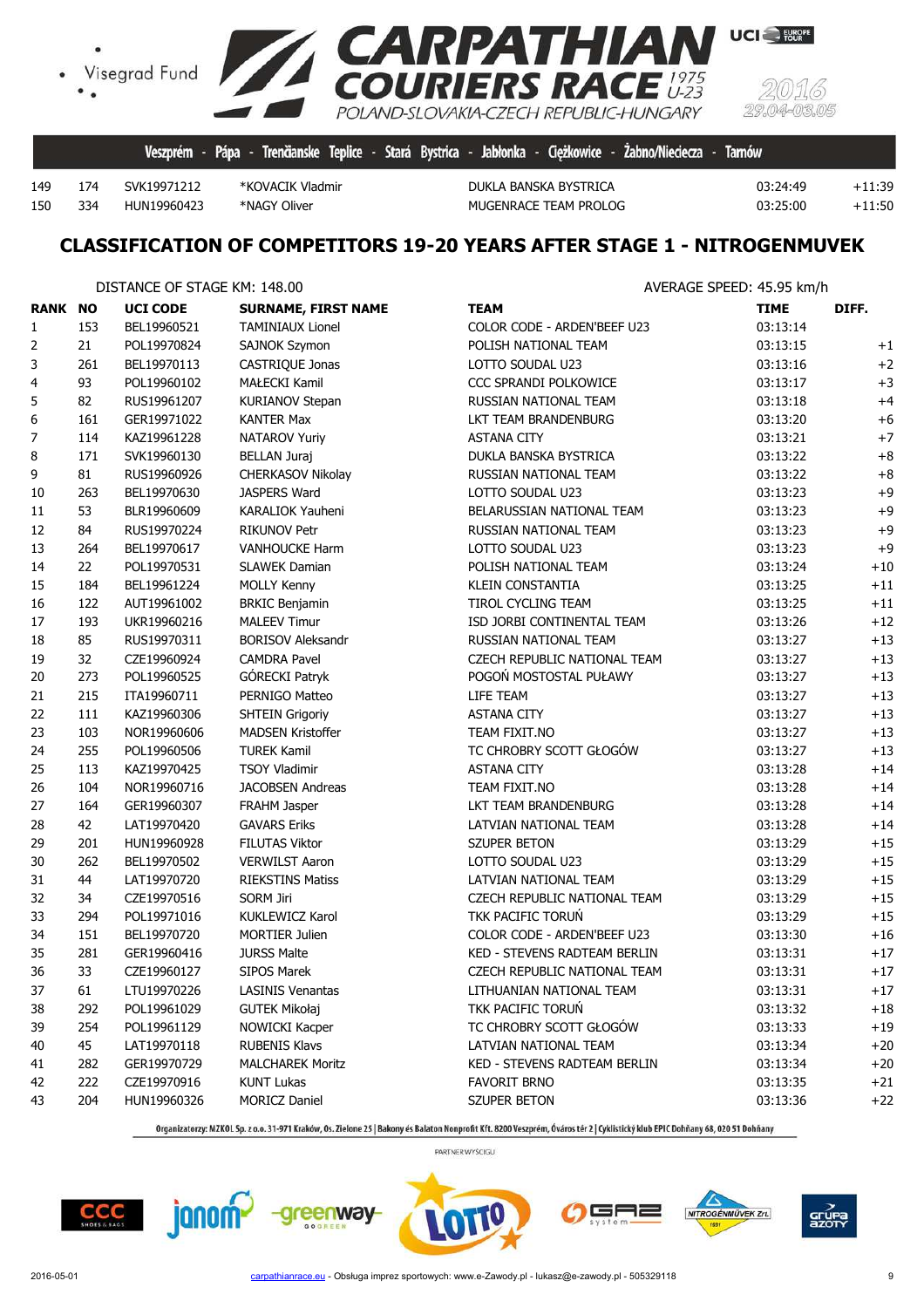![](_page_9_Picture_1.jpeg)

|    |     | Veszprém -  | Trenäanske Teplice -<br>Pápa<br>Ł | Jabłonka - Ciężkowice - Żabno/Nieciecza -<br>Stará Bystrica - | <b>Tarnów</b> |          |
|----|-----|-------------|-----------------------------------|---------------------------------------------------------------|---------------|----------|
| 44 | 271 | POL19960125 | SOLIŃSKI Patryk                   | POGOŃ MOSTOSTAL PUŁAWY                                        | 03:13:36      | $+22$    |
| 45 | 214 | ITA19960827 | <b>GARZI Lorenzo</b>              | LIFE TEAM                                                     | 03:13:36      | $+22$    |
| 46 | 291 | POL19961008 | ZŁOTOWICZ Patryk                  | TKK PACIFIC TORUŃ                                             | 03:13:36      | $+22$    |
| 47 | 303 | ITA19960607 | <b>FUGGIANO Rocco</b>             | ALTOPACK-EPPELA-COPPI LUNATA                                  | 03:13:36      | $+22$    |
| 48 | 74  | UKR19970906 | PIDKIVKA Vitaliy                  | UKRAINIAN NATIONAL TEAM                                       | 03:13:36      | $+22$    |
| 49 | 71  | UKR19970104 | SHEVCHUK Taras                    | UKRAINIAN NATIONAL TEAM                                       | 03:13:37      | $+23$    |
| 50 | 322 | SRB19960227 | <b>DRAGAJEVIC Milan</b>           | TEAM METALAC QUICK                                            | 03:13:39      | $+25$    |
| 51 | 233 | POL19960127 | WIEWIÓR Patryk                    | TARNOVIA TARNOWO PODGÓRNE                                     | 03:13:40      | $+26$    |
| 52 | 195 | UKR19960208 | <b>UDOD Rinat</b>                 | ISD JORBI CONTINENTAL TEAM                                    | 03:13:40      | $+26$    |
| 53 | 35  | CZE19971201 | STIBINGER Matej                   | CZECH REPUBLIC NATIONAL TEAM                                  | 03:13:40      | $+26$    |
| 54 | 172 | SVK19961022 | STRMISKA Andrej                   | DUKLA BANSKA BYSTRICA                                         | 03:13:42      | $+28$    |
| 55 | 181 | GER19960316 | <b>BOKELOH Jonas</b>              | <b>KLEIN CONSTANTIA</b>                                       | 03:13:43      | $+29$    |
| 56 | 314 | UKR19960910 | <b>BONDARENKO Pavlo</b>           | KYIV REGIONAL TEAM                                            | 03:13:45      | $+31$    |
| 57 | 275 | POL19961012 | ZAWISTOWSKI Kamil                 | POGOŃ MOSTOSTAL PUŁAWY                                        | 03:13:45      | $+31$    |
| 58 | 23  | POL19960127 | WEWIÓR Dominik                    | POLISH NATIONAL TEAM                                          | 03:13:46      | $+32$    |
| 59 | 194 | UKR19960906 | SELIVERSOV Roman                  | ISD JORBI CONTINENTAL TEAM                                    | 03:13:46      | $+32$    |
| 60 | 91  | POL19971030 | <b>BANASZEK Alan</b>              | CCC SPRANDI POLKOWICE                                         | 03:13:50      | $+36$    |
| 61 | 284 | GER19970217 | <b>SCHMIEDEL Sebastian</b>        | <b>KED - STEVENS RADTEAM BERLIN</b>                           | 03:13:55      | $+41$    |
| 62 | 64  | LTU19960325 | <b>SVETIKAS Gintaras</b>          | LITHUANIAN NATIONAL TEAM                                      | 03:14:00      | $+46$    |
| 63 | 295 | POL19960713 | ZIELIŃSKI Marceli                 | TKK PACIFIC TORUŃ                                             | 03:14:06      | $+52$    |
| 64 | 315 | UKR19970923 | SOLTASIUK Vladyslaw               | KYIV REGIONAL TEAM                                            | 03:14:26      | $+1:12$  |
| 65 | 73  | UKR19970929 | CHERNYAVSKYI Andriy               | UKRAINIAN NATIONAL TEAM                                       | 03:15:04      | $+1:50$  |
| 66 | 25  | POL19970129 | SOWIŃSKI Artur                    | POLISH NATIONAL TEAM                                          | 03:15:08      | $+1:54$  |
| 67 | 331 | HUN19970722 | <b>ZATHURECZKY Mark</b>           | MUGENRACE TEAM PROLOG                                         | 03:15:08      | $+1:54$  |
| 68 | 332 | SRB19970116 | NIMCEVIC Dario                    | MUGENRACE TEAM PROLOG                                         | 03:15:26      | $+2:12$  |
| 69 | 13  | SVK19960612 | <b>BASKA Denis</b>                | SLOVAKIAN NATIONAL TEAM                                       | 03:15:40      | $+2:26$  |
| 70 | 325 | SRB19970804 | <b>BAZALAC Miloje</b>             | TEAM METALAC QUICK                                            | 03:15:40      | $+2:26$  |
| 71 | 293 | POL19971014 | SÓJKA Mikołaj                     | TKK PACIFIC TORUŃ                                             | 03:18:09      | $+4:55$  |
| 72 | 174 | SVK19971212 | <b>KOVACIK Vladmir</b>            | DUKLA BANSKA BYSTRICA                                         | 03:24:49      | $+11:35$ |
| 73 | 334 | HUN19960423 | <b>NAGY Oliver</b>                | MUGENRACE TEAM PROLOG                                         | 03:25:00      | $+11:46$ |

## **TEAM CLASSIFICATION AFTER STAGE 1 - GRUPA AZOTY**

|    | <b>RANK UCI CODE</b> | <b>TEAM</b>                  | <b>COUNTRY</b> | <b>TIME</b> | DIFF. |
|----|----------------------|------------------------------|----------------|-------------|-------|
| 1  | CCC                  | CCC SPRANDI POLKOWICE        | <b>POL</b>     | 09:39:49    |       |
| 2  | <b>KLC</b>           | KLEIN CONSTANTIA             | CZE            | 09:39:52    | $+3$  |
| 3  | <b>CCA</b>           | COLOR CODE - ARDEN'BEEF U23  | <b>BEL</b>     | 09:39:53    | $+4$  |
| 4  | CP                   | CYCLINGTEAM JO PIELS         | <b>NED</b>     | 09:39:55    | $+6$  |
| 5  | <b>POL</b>           | POLISH NATIONAL TEAM         | <b>POL</b>     | 09:40:00    | $+11$ |
| 6  | <b>RUS</b>           | RUSSIAN NATIONAL TEAM        | <b>RUS</b>     | 09:40:03    | $+14$ |
| 7  | <b>LKT</b>           | LKT TEAM BRANDENBURG         | <b>GER</b>     | 09:40:03    | $+14$ |
| 8  | LTS                  | LOTTO SOUDAL U23             | <b>BEL</b>     | 09:40:04    | $+15$ |
| 9  | TIR.                 | TIROL CYCLING TEAM           | <b>AUT</b>     | 09:40:07    | $+18$ |
| 10 | FIX                  | TEAM FIXIT.NO                | <b>NOR</b>     | 09:40:08    | $+19$ |
| 11 | <b>TAR</b>           | TARNOVIA TARNOWO PODGÓRNE    | <b>POL</b>     | 09:40:14    | $+25$ |
| 12 | <b>WGN</b>           | TEAM WIGGINS                 | <b>GBR</b>     | 09:40:15    | $+26$ |
| 13 | <b>CZE</b>           | CZECH REPUBLIC NATIONAL TEAM | <b>CZE</b>     | 09:40:15    | $+26$ |
| 14 | <b>CLG</b>           | TC CHROBRY SCOTT GŁOGÓW      | POL            | 09:40:16    | $+27$ |
| 15 | <b>BLR</b>           | BELARUSSIAN NATIONAL TEAM    | <b>BLR</b>     | 09:40:16    | $+27$ |
| 16 | <b>TSE</b>           | <b>ASTANA CITY</b>           | KAZ            | 09:40:18    | $+29$ |
|    |                      |                              |                |             |       |

Organizatorzy: MZKOL Sp. z o.o. 31-971 Kraków, Os. Zielone 25 | Bakony és Balaton Nonprofit Kft. 8200 Veszprém, Óváros tér 2 | Cyklistický klub EPIC Dohňany 68, 020 51 Dohňany

PARTNER WYŚCIGU

╕

NITROGÉNMŰVEK Zrt.

 $CCC$ 

janom<sup>2</sup>

![](_page_9_Picture_8.jpeg)

grúp<br>Azot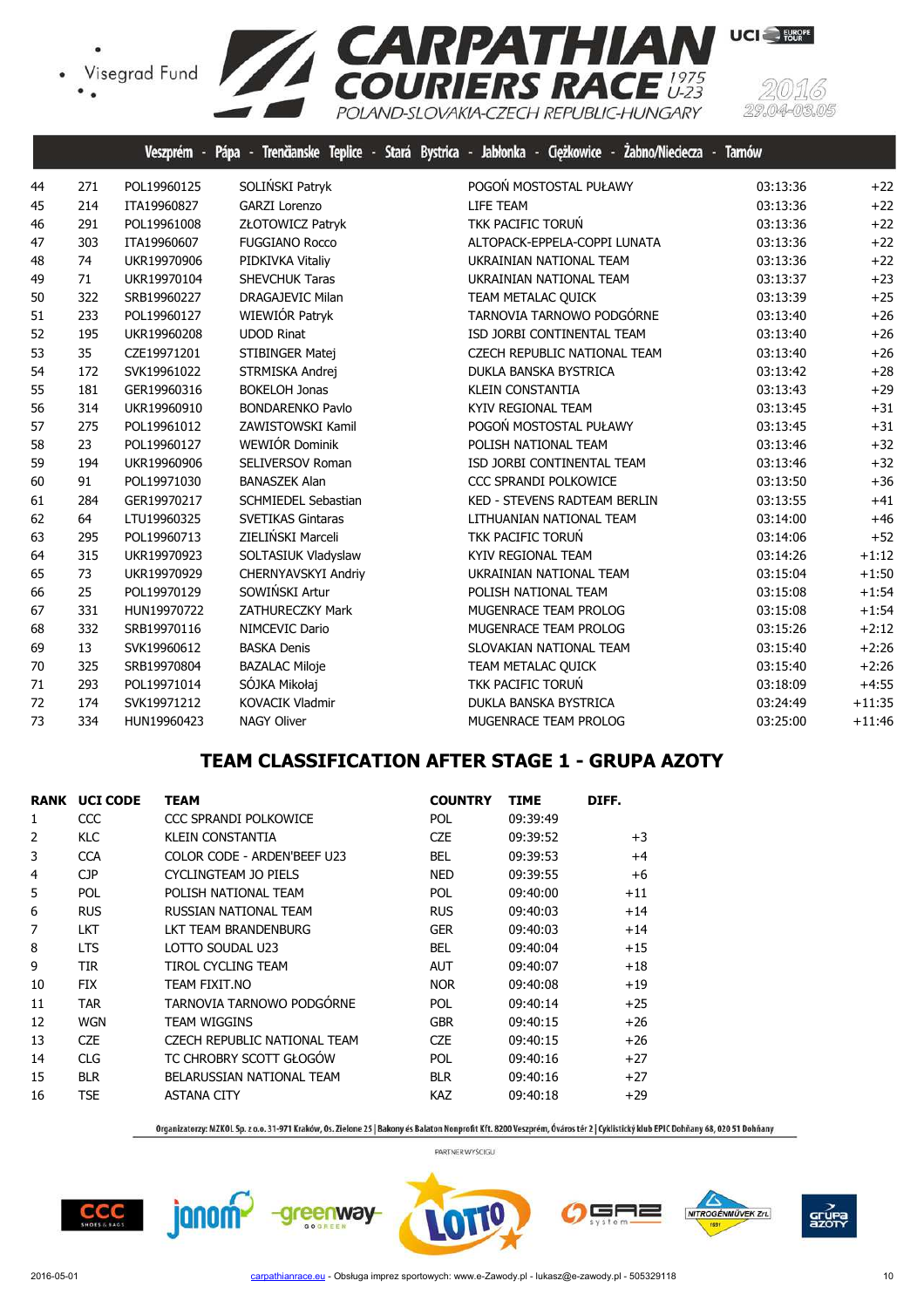![](_page_10_Picture_1.jpeg)

![](_page_10_Picture_2.jpeg)

UCI<sup>-</sup>FURPE

|    |            | Pápa - Trenčianske Teplice - Stará Bystrica - Jabłonka - Ciężkowic <u>e - Żabno/Nieciecza -</u><br>Veszprém - |            |          |          | <b>Tarnów</b> |
|----|------------|---------------------------------------------------------------------------------------------------------------|------------|----------|----------|---------------|
| 17 | LAT        | LATVIAN NATIONAL TEAM                                                                                         | LAT        | 09:40:20 | $+31$    |               |
| 18 | <b>ALT</b> | ALTOPACK-EPPELA-COPPI LUNATA                                                                                  | ITA.       | 09:40:22 | $+33$    |               |
| 19 | <b>FVB</b> | <b>FAVORIT BRNO</b>                                                                                           | <b>CZE</b> | 09:40:24 | $+35$    |               |
| 20 | <b>PMP</b> | POGOŃ MOSTOSTAL PUŁAWY                                                                                        | <b>POL</b> | 09:40:29 | $+40$    |               |
| 21 | <b>ISD</b> | ISD JORBI CONTINENTAL TEAM                                                                                    | ukr.       | 09:40:33 | $+44$    |               |
| 22 | <b>KED</b> | KED - STEVENS RADTEAM BERLIN                                                                                  | <b>GER</b> | 09:40:33 | $+44$    |               |
| 23 | <b>PAC</b> | TKK PACIFIC TORUN                                                                                             | <b>POL</b> | 09:40:36 | $+47$    |               |
| 24 | <b>SZB</b> | <b>SZUPER BETON</b>                                                                                           | <b>HUN</b> | 09:40:37 | $+48$    |               |
| 25 | <b>LFT</b> | LIFE TEAM                                                                                                     | ITA        | 09:40:38 | $+49$    |               |
| 26 | <b>KYV</b> | KYIV REGIONAL TEAM                                                                                            | <b>UKR</b> | 09:40:40 | $+51$    |               |
| 27 | <b>SVK</b> | SLOVAKIAN NATIONAL TEAM                                                                                       | <b>SVK</b> | 09:40:44 | $+55$    |               |
| 28 | <b>MEO</b> | TEAM METALAC QUICK                                                                                            | SRB        | 09:40:48 | $+59$    |               |
| 29 | <b>LTU</b> | LITHUANIAN NATIONAL TEAM                                                                                      | LTU        | 09:40:52 | $+1:03$  |               |
| 30 | <b>UKR</b> | UKRAINIAN NATIONAL TEAM                                                                                       | ukr.       | 09:42:05 | $+2:16$  |               |
| 31 | <b>MUG</b> | MUGENRACE TEAM PROLOG                                                                                         | <b>HUN</b> | 09:45:09 | $+5:20$  |               |
| 32 | <b>DKB</b> | DUKLA BANSKA BYSTRICA                                                                                         | <b>SVK</b> | 09:51:53 | $+12:04$ |               |

# **CLASSIFICATION BY PLACES AFTER STAGE 1 - GREENWAY**

| <b>RANK</b> | <b>NO</b> | <b>UCI CODE</b> | <b>SURNAME, FIRST NAME</b> | <b>TEAM</b>                  | <b>PTS</b> |
|-------------|-----------|-----------------|----------------------------|------------------------------|------------|
| 1           | 91        | POL19971030     | *BANASZEK Alan             | CCC SPRANDI POLKOWICE        | 20         |
| 2           | 125       | AUT19950121     | <b>WACHTER Alexander</b>   | <b>TIROL CYCLING TEAM</b>    | 19         |
| 3           | 261       | BEL19970113     | *CASTRIQUE Jonas           | LOTTO SOUDAL U23             | 18         |
| 4           | 143       | NED19940321     | DE KLEIJN Arvid            | CYCLINGTEAM JO PIELS         | 17         |
| 5           | 111       | KAZ19960306     | *SHTEIN Grigoriy           | <b>ASTANA CITY</b>           | 16         |
| 6           | 31        | CZE19941117     | <b>KUKRLE Michael</b>      | CZECH REPUBLIC NATIONAL TEAM | 15         |
| 7           | 152       | NED19950805     | <b>HEMROLLE Johan</b>      | COLOR CODE - ARDEN'BEEF U23  | 14         |
| 8           | 94        | POL19951004     | PALUTA Michał              | CCC SPRANDI POLKOWICE        | 13         |
| 9           | 262       | BEL19970502     | *VERWILST Aaron            | LOTTO SOUDAL U23             | 12         |
| 10          | 185       | NZL19940123     | <b>SCHREURS Hamish</b>     | <b>KLEIN CONSTANTIA</b>      | 11         |
| 11          | 231       | POL19951124     | <b>PAWLAK Tobiasz</b>      | TARNOVIA TARNOWO PODGÓRNE    | 10         |
| 12          | 191       | UKR19940202     | KLEPIKOV Ilya              | ISD JORBI CONTINENTAL TEAM   | 9          |
| 13          | 82        | RUS19961207     | *KURIANOV Stepan           | RUSSIAN NATIONAL TEAM        | 8          |
| 14          | 273       | POL19960525     | *GÓRECKI Patryk            | POGOŃ MOSTOSTAL PUŁAWY       |            |
| 15          | 121       | AUT19940116     | <b>BOSMAN Patrick</b>      | <b>TIROL CYCLING TEAM</b>    | 6          |
| 16          | 232       | POL19940327     | SYKAŁA Wojciech            | TARNOVIA TARNOWO PODGÓRNE    | 5          |
| 17          | 21        | POL19970824     | *SAJNOK Szymon             | POLISH NATIONAL TEAM         | 4          |
| 18          | 101       | NOR19941009     | EIKELAND Ken-Levi          | TEAM FIXIT.NO                | 3          |
| 19          | 302       | ITA19941128     | <b>ALBAN Matteo</b>        | ALTOPACK-EPPELA-COPPI LUNATA |            |
| 20          | 145       | NED19940417     | <b>BAKKER Stephan</b>      | <b>CYCLINGTEAM JO PIELS</b>  |            |
|             |           |                 |                            |                              |            |

## **MOUNTAINS CLASSIFICATION AFTER STAGE 1 - CCC**

| <b>RANK</b> | <b>NO</b> | <b>UCI CODE</b> | <b>SURNAME, FIRST NAME</b> | TEAM                         | <b>PTS</b>   |
|-------------|-----------|-----------------|----------------------------|------------------------------|--------------|
|             | 83        | RUS19950124     | KOBERNIAK Evgenii          | RUSSIAN NATIONAL TEAM        | 3            |
|             | 232       | POL19940327     | SYKAŁA Wojciech            | TARNOVIA TARNOWO PODGÓRNE    | <sup>2</sup> |
|             | 302       | ITA19941128     | ALBAN Matteo               | ALTOPACK-EPPELA-COPPI LUNATA |              |

Organizatorzy: MZKOL Sp. z o.o. 31-971 Kraków, Os. Zielone 25 | Bakony és Balaton Nonprofit Kft. 8200 Veszprém, Óváros tér 2 | Cyklistický klub EPIC Dohňany 68, 020 51 Dohňany

PARTNER WYŚCIGU

![](_page_10_Picture_10.jpeg)

janom<sup>2</sup>

-greenway-

![](_page_10_Picture_11.jpeg)

![](_page_10_Picture_12.jpeg)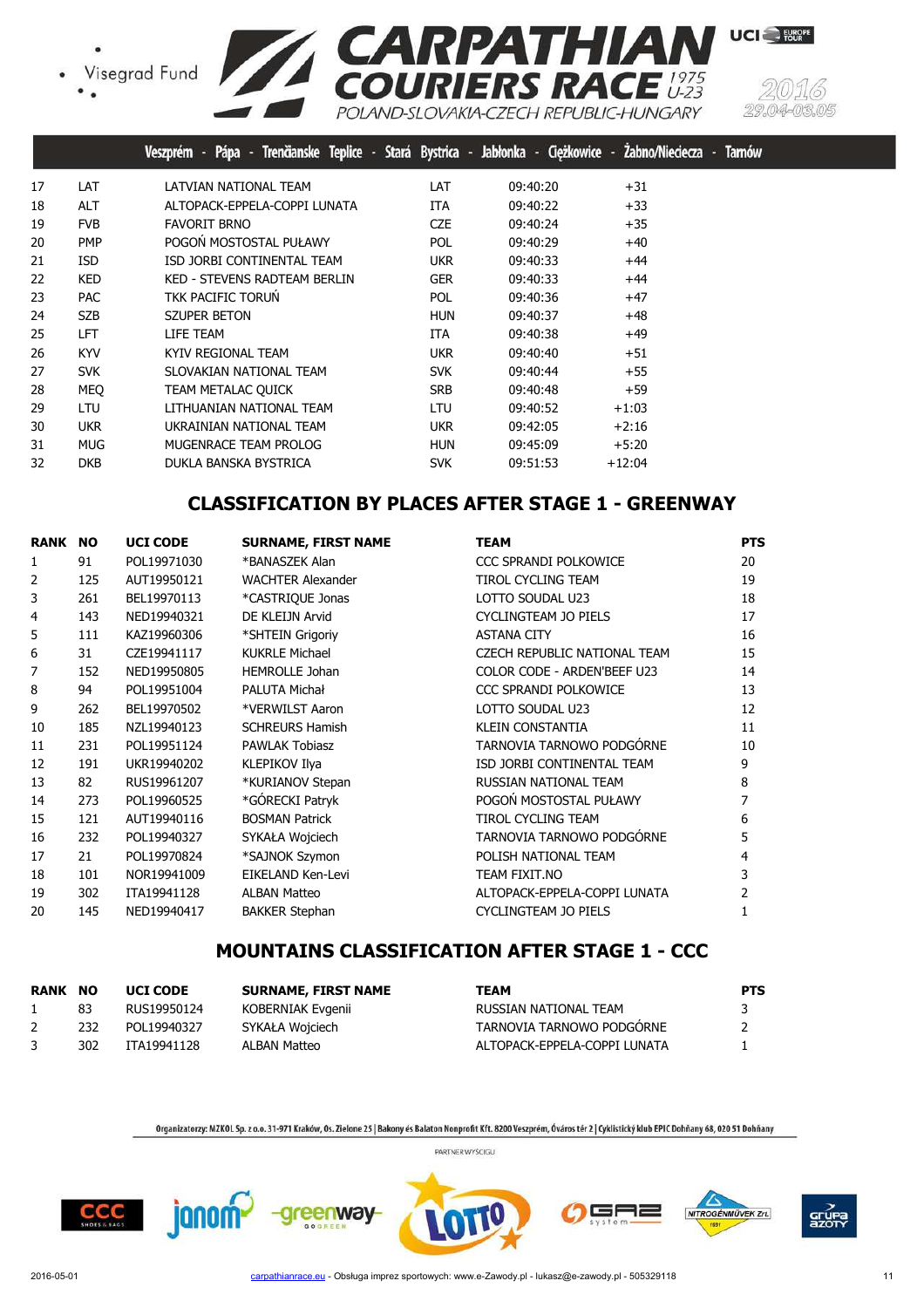![](_page_11_Picture_0.jpeg)

Veszprém - Pápa - Trenčianske Teplice - Stará Bystrica - Jabłonka - Cieżkowice -Żabno/Nieciecza -Tarnów

#### **CLASSIFICATION BY POINTS AFTER STAGE 1 - JANOM**

| <b>RANK NO</b> |     | <b>UCI CODE</b> | <b>SURNAME, FIRST NAME</b> | <b>TEAM</b>                  | <b>PTS</b> |
|----------------|-----|-----------------|----------------------------|------------------------------|------------|
| $\mathbf{1}$   | 145 | NED19940417     | <b>BAKKER Stephan</b>      | CYCLINGTEAM JO PIELS         |            |
| $\overline{2}$ | 95  | POL19940715     | STOSZ Patryk               | <b>CCC SPRANDI POLKOWICE</b> |            |
| 3              | 295 | POL19960713     | *ZIELIŃSKI Marceli         | TKK PACIFIC TORUN            |            |
| 4              | 125 | AUT19950121     | <b>WACHTER Alexander</b>   | TIROL CYCLING TEAM           |            |
| 5.             | 114 | KAZ19961228     | *NATAROV Yuriy             | <b>ASTANA CITY</b>           |            |
| 6              | 123 | AUT19940514     | SCHONBERGER Sebastian      | <b>TIROL CYCLING TEAM</b>    |            |
| 7              | 94  | POL19951004     | PALUTA Michał              | <b>CCC SPRANDI POLKOWICE</b> |            |
| 8              | 132 | GBR19951104     | KNOX James                 | <b>TEAM WIGGINS</b>          |            |
| 9              | 181 | GER19960316     | *BOKELOH Jonas             | <b>KLEIN CONSTANTIA</b>      |            |

#### **COMMISSAIRES PANEL COMMUNIQUE**

Due to the crash in the zone of the final 3 kilometers the following riders were credited with time 3:09:33 Riders:

No 161 KANTER Max, GER19971022, LKT TEAM BRANDENBURG No 181 BOKELOH Jonas, GER19960316, KLEIN CONSTANTIA No 294 KUKLEWICZ Karol, POL19971016, TKK PACIFIC TORUŃ

UCI Regulations, art 12.1.040/29 Unseemly behaviour (fighting between the riders) Riders: No 161 KANTER Max, GER19971022, LKT TEAM BRANDENBURG No 181 BOKELOH Jonas, GER19960316, KLEIN CONSTANTIA Fine CHF 100,- each

UCI Regulations, art 12.1.040/17.2 for cheeting - 2nd offence Rider: No 62 TAUCIUS Jurgis, LTU19971023, LITHUANIAN NATIONAL TEAM Fine CHF 100,- and elimination Team manager of Lithuanian National Team (VILENISKIS DEIVIDAS, LTU19760523) Fine CHF 100,- and elimination

UCI Regulations, art 1.2.113 - Riders shall appear official ceremonies wearing competition clothing Rider: No 145 BAKKER Stephan, NED19940417, CYCLINGTEAM JO PIELS Warning

### **MEDICAL COMMUNIQUE**

Rider no 265 VEREECKEN Thomas, BEL19970724, LOTTO SOUDAL U23 was transported to the hospital

Organizatorzy: MZKOL Sp. z o.o. 31-971 Kraków, Os. Zielone 25 | Bakony és Balaton Nonprofit Kft. 8200 Veszprém, Óváros tér 2 | Cyklistický klub EPIC Dohňany 68, 020 51 Dohňany

![](_page_11_Picture_14.jpeg)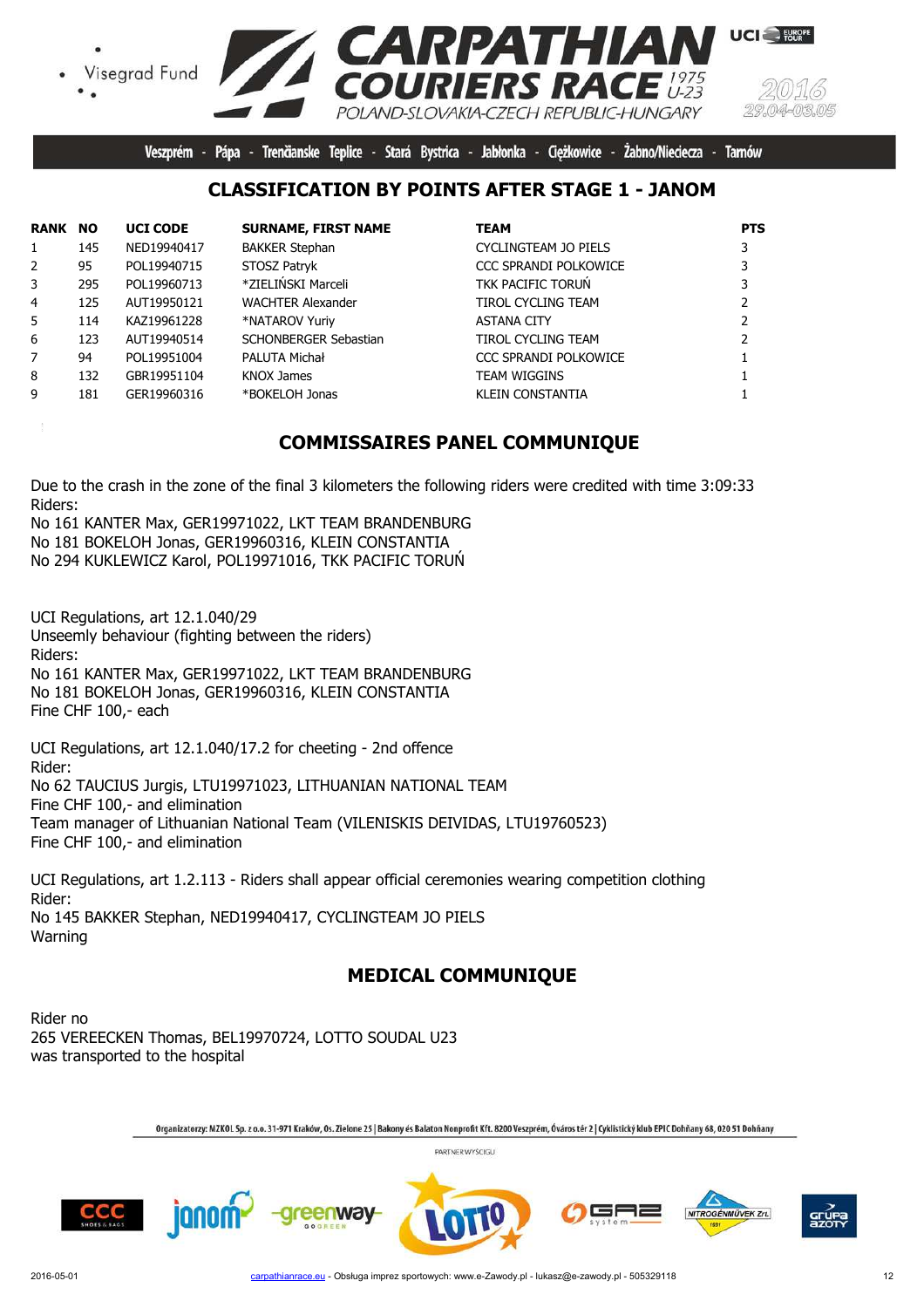![](_page_12_Picture_1.jpeg)

![](_page_12_Picture_2.jpeg)

Veszprém - Pápa - Trenčianske Teplice - Stará Bystrica - Jabłonka - Ciężkowice - Żabno/Nieciecza - Tarnów

#### **ORDER OF TECHNICAL CAR ON STAGE 2**

| ON | <b>UCI CODE</b> | TEAM                                |
|----|-----------------|-------------------------------------|
| 1  | <b>CJP</b>      | <b>CYCLINGTEAM JO PIELS</b>         |
| 2  | <b>KLC</b>      | <b>KLEIN CONSTANTIA</b>             |
| 3  | CCC             | CCC SPRANDI POLKOWICE               |
| 4  | <b>CCA</b>      | COLOR CODE - ARDEN'BEEF U23         |
| 5  | <b>POL</b>      | POLISH NATIONAL TEAM                |
| 6  | <b>LTS</b>      | LOTTO SOUDAL U23                    |
| 7  | <b>FIX</b>      | TEAM FIXIT.NO                       |
| 8  | TIR             | TIROL CYCLING TEAM                  |
| 9  | <b>RUS</b>      | RUSSIAN NATIONAL TEAM               |
| 10 | <b>LKT</b>      | LKT TEAM BRANDENBURG                |
| 11 | <b>CZE</b>      | CZECH REPUBLIC NATIONAL TEAM        |
| 12 | <b>CLG</b>      | TC CHROBRY SCOTT GŁOGÓW             |
| 13 | <b>WGN</b>      | <b>TEAM WIGGINS</b>                 |
| 14 | <b>TSE</b>      | <b>ASTANA CITY</b>                  |
| 15 | DKB.            | DUKLA BANSKA BYSTRICA               |
| 16 | <b>TAR</b>      | TARNOVIA TARNOWO PODGÓRNE           |
| 17 | <b>BLR</b>      | BELARUSSIAN NATIONAL TEAM           |
| 18 | I AT            | LATVIAN NATIONAL TEAM               |
| 19 | <b>ALT</b>      | ALTOPACK-EPPELA-COPPI LUNATA        |
| 20 | <b>FVB</b>      | <b>FAVORIT BRNO</b>                 |
| 21 | <b>ISD</b>      | ISD JORBI CONTINENTAL TEAM          |
| 22 | <b>PMP</b>      | POGOŃ MOSTOSTAL PUŁAWY              |
| 23 | LFT.            | <b>I TFF TFAM</b>                   |
| 24 | <b>SVK</b>      | SLOVAKIAN NATIONAL TEAM             |
| 25 | <b>KED</b>      | <b>KED - STEVENS RADTEAM BERLIN</b> |
| 26 | <b>SZB</b>      | <b>SZUPER BETON</b>                 |
| 27 | PAC             | <b>TKK PACIFIC TORUN</b>            |
| 28 | LTU             | LITHUANIAN NATIONAL TEAM            |
| 29 | <b>MEO</b>      | TEAM METALAC QUICK                  |
| 30 | <b>KYV</b>      | KYIV REGIONAL TEAM                  |
| 31 | <b>UKR</b>      | UKRAINIAN NATIONAL TEAM             |
| 32 | <b>MUG</b>      | MUGENRACE TEAM PROLOG               |

### **JERSEY HOLDERS ON STAGE**

#### **Individual general classification - yellow jersey**

**And MP** ... **TOTP** 

**LOTTO**

**BAKKER Stephan (145) CYCLINGTEAM JO PIELS**

Organizatorzy: MZKOL Sp. z o.o. 31-971 Kraków, Os. Zielone 25 | Bakony és Balaton Nonprofit Kft. 8200 Veszprém, Óváros tér 2 | Cyklistický klub EPIC Dohňany 68, 020 51 Dohňany

![](_page_12_Picture_14.jpeg)

![](_page_12_Picture_16.jpeg)

![](_page_12_Picture_17.jpeg)

![](_page_12_Picture_18.jpeg)

![](_page_12_Picture_19.jpeg)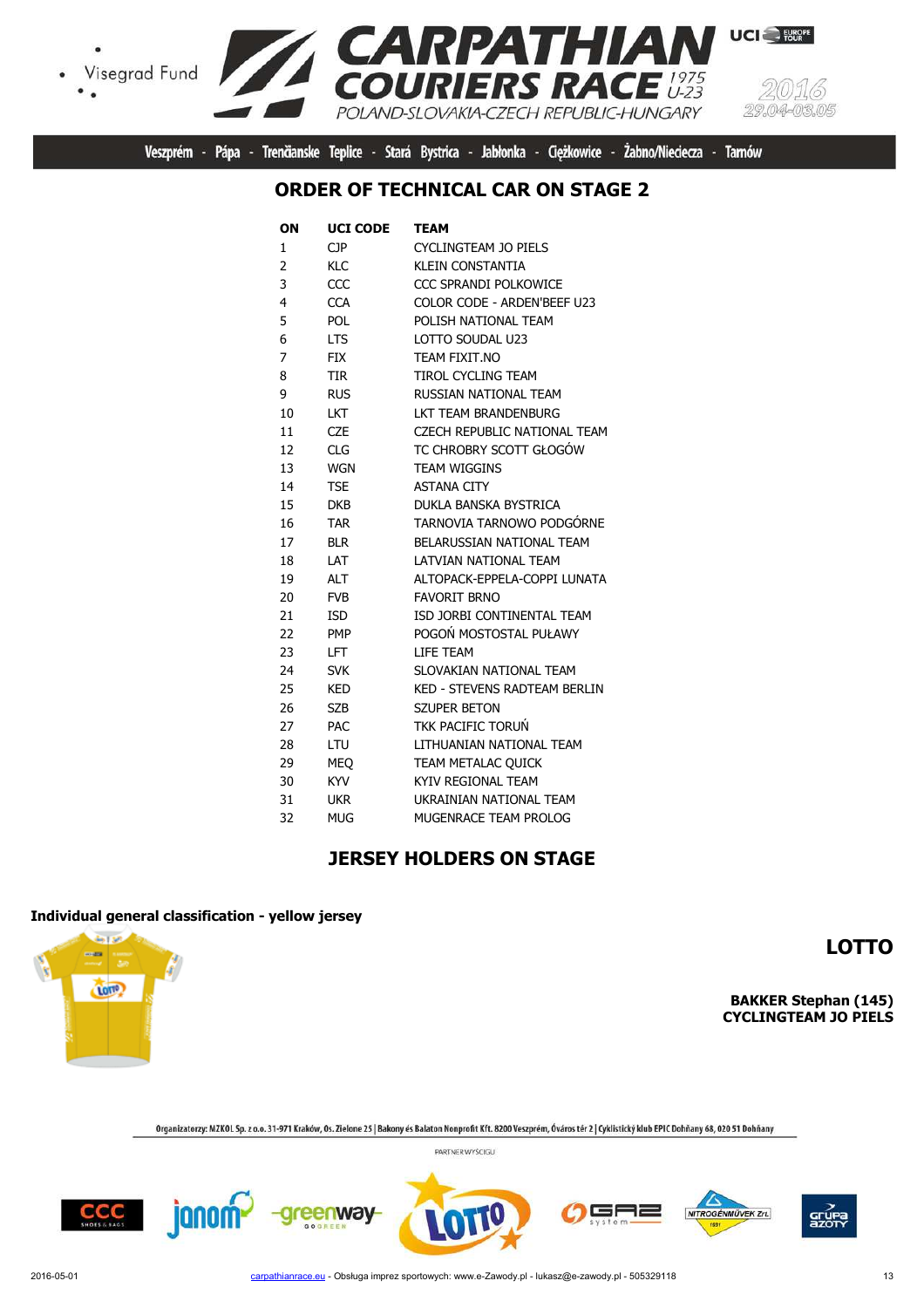![](_page_13_Picture_0.jpeg)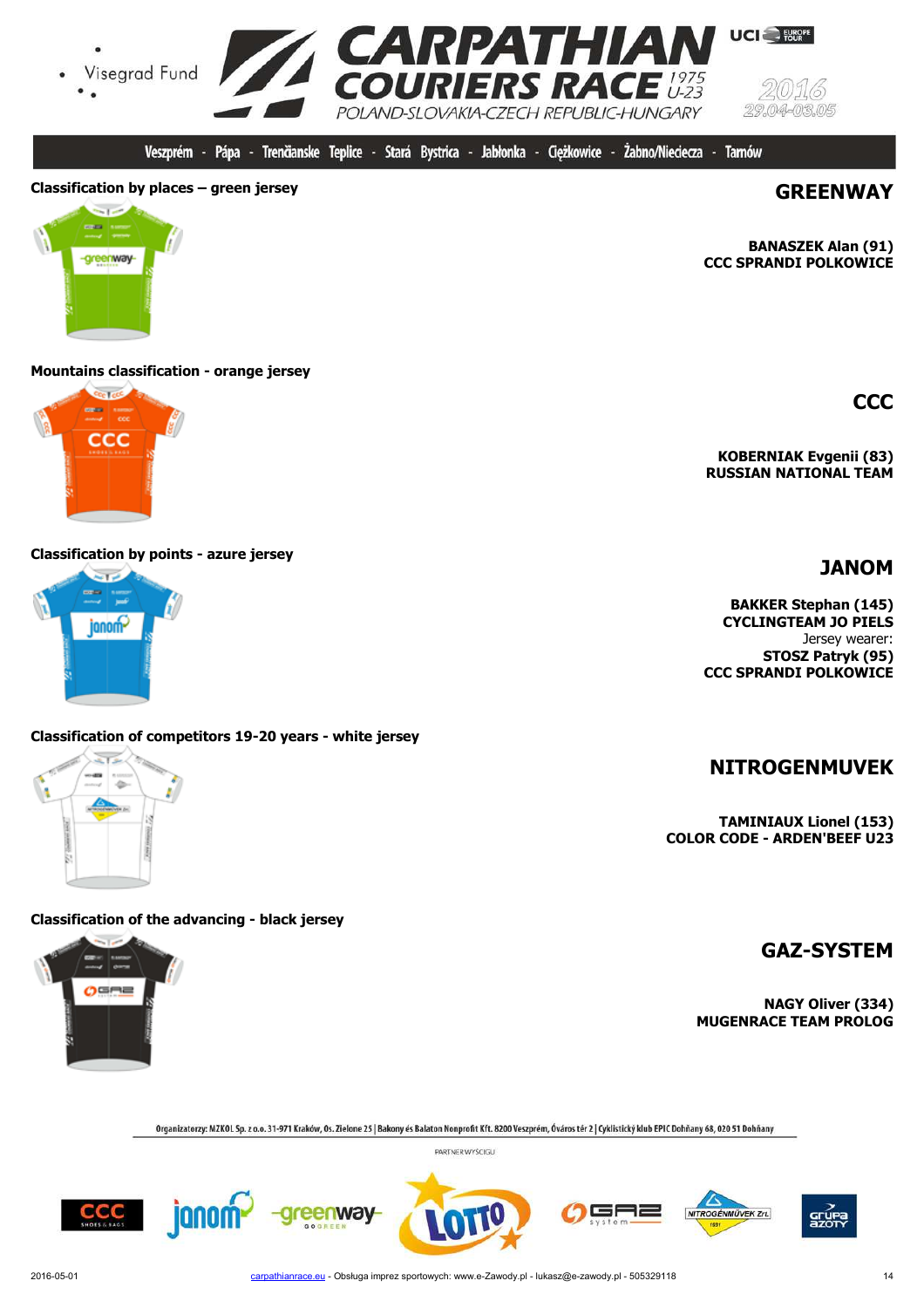![](_page_14_Picture_0.jpeg)

# **EXARPATHIAN**<br>COURIERS RACE **UCI** EUROPE POLAND-SLOVAKIA-CZECH REPUBLIC-HUNGARY

Veszprém - Pápa - Trenčianske Teplice - Stará Bystrica - Jabłonka - Ciężkowice - Żabno/Nieciecza - Tarnów

#### **RESUME CLASSIFICATIONS AFTER STAGE 1**

#### **INDIVIDUAL GENERAL**

### **CLASSIFICATION BY PLACES**

| <b>RANK NO</b> |     | <b>NAME</b>                  | <b>TEAM</b> | <b>DIFF</b> | <b>RANK</b>    | <b>NO</b> | <b>NAME</b>                     | <b>TEAM</b> | <b>PTS</b>     |
|----------------|-----|------------------------------|-------------|-------------|----------------|-----------|---------------------------------|-------------|----------------|
| $\mathbf{1}$   | 145 | <b>BAKKER Stephan</b>        | <b>CJP</b>  | $+0$ s.     | $\mathbf{1}$   | 91        | *BANASZEK Alan                  | CCC         | 20             |
| $\overline{2}$ | 185 | <b>SCHREURS Hamish</b>       | KLC         | $+2$ s.     | $\overline{2}$ | 125       | <b>WACHTER Alexander</b>        | <b>TIR</b>  | 19             |
| 3              | 94  | PALUTA Michał                | CCC         | $+3$ s.     | 3              | 261       | *CASTRIQUE Jonas                | <b>LTS</b>  | 18             |
| 4              | 153 | *TAMINIAUX Lionel            | <b>CCA</b>  | $+4$ s.     | 4              | 143       | DE KLEIJN Arvid                 | <b>CJP</b>  | 17             |
| 5              | 183 | <b>MAS Enric</b>             | KLC         | $+5$ s.     | 5              | 111       | *SHTEIN Grigoriy                | <b>TSE</b>  | 16             |
| 6              | 21  | *SAJNOK Szymon               | <b>POL</b>  | $+5$ s.     | 6              | 31        | <b>KUKRLE Michael</b>           | <b>CZE</b>  | 15             |
| $\overline{7}$ | 95  | STOSZ Patryk                 | CCC         | $+5$ s.     | 7              | 152       | <b>HEMROLLE Johan</b>           | <b>CCA</b>  | 14             |
| 8              | 261 | *CASTRIQUE Jonas             | <b>LTS</b>  | $+6$ s.     | 8              | 94        | PALUTA Michał                   | CCC         | 13             |
| 9              | 101 | EIKELAND Ken-Levi            | <b>FIX</b>  | $+6$ s.     | 9              | 262       | *VERWILST Aaron                 | <b>LTS</b>  | 12             |
| 10             | 93  | *MAŁECKI Kamil               | CCC         | $+7$ s.     | 10             | 185       | <b>SCHREURS Hamish</b>          | KLC         | 11             |
| 11             | 125 | <b>WACHTER Alexander</b>     | <b>TIR</b>  | $+7$ s.     | 11             | 231       | <b>PAWLAK Tobiasz</b>           | <b>TAR</b>  | 10             |
| 12             | 121 | <b>BOSMAN Patrick</b>        | <b>TIR</b>  | $+7$ s.     | 12             | 191       | KLEPIKOV Ilya                   | <b>ISD</b>  | 9              |
| 13             | 82  | *KURIANOV Stepan             | <b>RUS</b>  | $+8$ s.     | 13             | 82        | *KURIANOV Stepan                | <b>RUS</b>  | $\bf 8$        |
| 14             | 165 | <b>KESSLER Robert</b>        | LKT         | $+8$ s.     | 14             | 273       | *GÓRECKI Patryk                 | <b>PMP</b>  | $\overline{7}$ |
| 15             | 152 | HEMROLLE Johan               | <b>CCA</b>  | $+9$ s.     | 15             | 121       | <b>BOSMAN Patrick</b>           | <b>TIR</b>  | 6              |
| 16             | 31  | <b>KUKRLE Michael</b>        | <b>CZE</b>  | $+9$ s.     | 16             | 232       | SYKAŁA Wojciech                 | <b>TAR</b>  | 5              |
| 17             | 161 | *KANTER Max                  | LKT         | $+10$ s.    | 17             | 21        | *SAJNOK Szymon                  | POL         | 4              |
| 18             | 253 | <b>KONWA Piotr</b>           | <b>CLG</b>  | $+10$ s.    | 18             | 101       | EIKELAND Ken-Levi               | <b>FIX</b>  | 3              |
| 19             | 141 | <b>JANSSEN Adriaan</b>       | <b>CJP</b>  | $+10$ s.    | 19             | 302       | <b>ALBAN Matteo</b>             | <b>ALT</b>  | $\overline{2}$ |
| 20             | 154 | <b>MERTZ Remy</b>            | <b>CCA</b>  | $+10$ s.    | 20             | 145       | <b>BAKKER Stephan</b>           | <b>CJP</b>  | $\mathbf{1}$   |
| 21             | 132 | <b>KNOX James</b>            | <b>WGN</b>  | $+11$ s.    |                |           |                                 |             |                |
| 22             | 114 | *NATAROV Yuriy               | <b>TSE</b>  | $+11$ s.    |                |           | <b>CLIMBERS' CLASSIFICATION</b> |             |                |
| 23             | 171 | *BELLAN Juraj                | <b>DKB</b>  | $+12$ s.    |                |           |                                 |             |                |
| 24             | 81  | *CHERKASOV Nikolay           | <b>RUS</b>  | $+12$ s.    | <b>RANK</b>    | <b>NO</b> | <b>NAME</b>                     | TEAM        | <b>PTS</b>     |
| 25             | 142 | <b>VERDICK Gijs</b>          | <b>CJP</b>  | $+12$ s.    | $\mathbf{1}$   | 83        | KOBERNIAK Evgenii               | <b>RUS</b>  | 3              |
| 26             | 263 | *JASPERS Ward                | <b>LTS</b>  | $+13$ s.    | $\overline{2}$ | 232       | SYKAŁA Wojciech                 | <b>TAR</b>  | $\overline{2}$ |
| 27             | 155 | <b>ROBEET Ludovic</b>        | <b>CCA</b>  | $+13$ s.    | 3              | 302       | <b>ALBAN Matteo</b>             | <b>ALT</b>  | $\mathbf{1}$   |
| 28             | 232 | SYKAŁA Wojciech              | <b>TAR</b>  | $+13$ s.    |                |           |                                 |             |                |
| 29             | 53  | *KARALIOK Yauheni            | <b>BLR</b>  | $+13$ s.    |                |           | <b>CLASSIFICATION BY POINTS</b> |             |                |
| 30             | 84  | *RIKUNOV Petr                | <b>RUS</b>  | $+13$ s.    | <b>RANK</b>    | <b>NO</b> | <b>NAME</b>                     | <b>TEAM</b> | <b>PTS</b>     |
| 31             | 264 | *VANHOUCKE Harm              | <b>LTS</b>  | $+13$ s.    | $\mathbf{1}$   | 145       | <b>BAKKER Stephan</b>           | CJP         | 3              |
| 32             | 41  | <b>NEILANDS Kristis</b>      | LAT         | $+13$ s.    | 2              | 95        | STOSZ Patryk                    | CCC         | 3              |
| 33             | 231 | <b>PAWLAK Tobiasz</b>        | <b>TAR</b>  | $+13$ s.    | 3              | 295       | *ZIELIŃSKI Marceli              | <b>PAC</b>  | 3              |
| 34             | 123 | <b>SCHONBERGER Sebastian</b> | TIR         | $+14$ s.    | 4              | 125       | <b>WACHTER Alexander</b>        | TIR         | $\overline{2}$ |
| 35             | 302 | <b>ALBAN Matteo</b>          | <b>ALT</b>  | $+14$ s.    | 5              | 114       | *NATAROV Yuriy                  | <b>TSE</b>  | $\overline{2}$ |
| 36             | 22  | *SLAWEK Damian               | POL         | $+14$ s.    | 6              | 123       | SCHONBERGER Sebastian           | <b>TIR</b>  | $\overline{2}$ |
| 37             | 143 | DE KLEIJN Arvid              | <b>CJP</b>  | $+14$ s.    | 7              | 94        | PALUTA Michał                   | CCC         | $\mathbf{1}$   |
| 38             | 184 | *MOLLY Kenny                 | KLC         | $+15$ s.    | 8              | 132       | <b>KNOX James</b>               | <b>WGN</b>  | $\mathbf{1}$   |
| 39             | 163 | ROHDE Leon R.                | LKT         | $+15$ s.    | 9              | 181       | *BOKELOH Jonas                  | KLC         | $\mathbf{1}$   |
| 40             | 102 | <b>OVERLAND Bjornar</b>      | <b>FIX</b>  | $+15$ s.    |                |           |                                 |             |                |

Organizatorzy: MZKOL Sp. z o.o. 31-971 Kraków, Os. Zielone 25 | Bakony és Balaton Nonprofit Kft. 8200 Veszprém, Óváros tér 2 | Cyklistický klub EPIC Dohňany 68, 020 51 Dohňany PARTNER WYŚCIGU

╕═

NITROGÉNMŰVEK Zrt.

![](_page_14_Picture_9.jpeg)

janom<sup>2</sup>

-greenway-

grúp<br>Azot